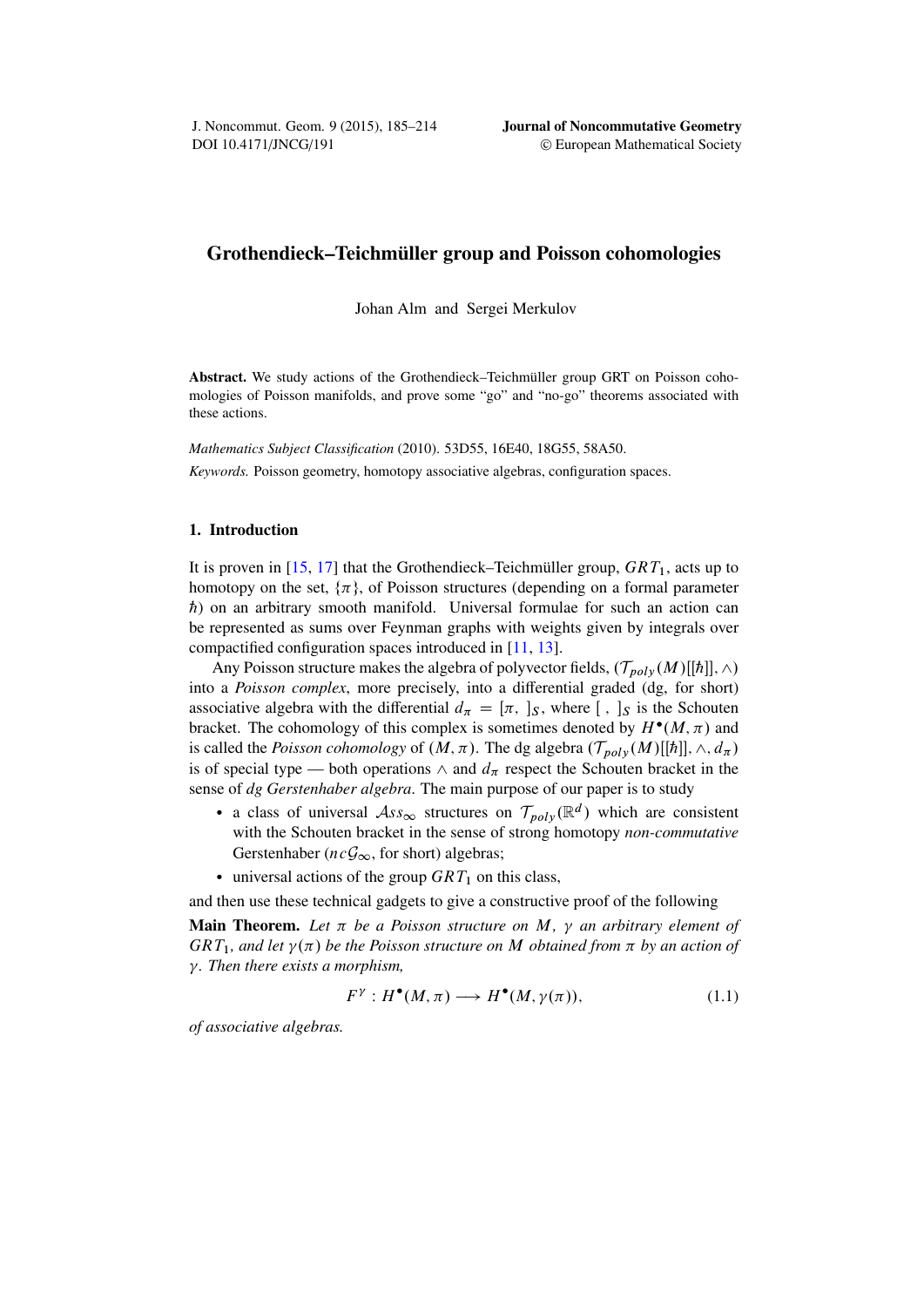The morphism  $(1.1)$  is, in general, highly non-trivial. In one of the simplest cases, when  $\pi$  is a linear Poisson structure on an affine manifold  $M = \mathbb{R}^d$  (which is equivalent to the structure of a Lie algebra on the dual vector space  $\mathfrak{g} := (\mathbb{R}^d)^*$ ), the morphism  $F<sup>\gamma</sup>$  becomes an algebra *automorphism* of the Chevalley–Eilenberg cohomology of the g-module  $\odot^{\bullet} \mathfrak{g} := \bigoplus_{n \geq 0} \odot^n \mathfrak{g}$ ,

$$
H^{\bullet}(\mathbb{R}^d, \pi) = H^{\bullet}(\mathbb{R}^d, \gamma(\pi)) = H^{\bullet}(\mathfrak{g}, \odot^{\bullet} \mathfrak{g}),
$$

and its restriction to  $H^0(\mathfrak{g}, \odot^{\bullet} \mathfrak{g}) = (\odot^{\bullet} \mathfrak{g})^{\mathfrak{g}}$  coincides precisely with Kontsevich's generalization of the classical Duflo map (see Theorems 7 and 8 in §4.8 of [\[8\]](#page-28-2)). Thus in this special case our main theorem extends Kontsevich's action of  $GRT_1$  on  $(\odot^{\bullet} \mathfrak{g})^{\mathfrak{g}}$  to the full cohomology  $H^{\bullet}(\mathfrak{g}, \odot^{\bullet} \mathfrak{g})$ , and also gives explicit formulae for that extension.

The existence of the *algebra* morphism [\(1.1\)](#page-0-0) is far from obvious. We prove in this paper a kind of "no-go" theorem which says that there does *not* exist a *universal* (i.e. given by formulae applicable to any Poisson structure)  $\mathcal{A}ss_{\infty}$ -morphism of dg associative algebras,

$$
\left(\mathcal{T}_{poly}(M)[[\hbar]], \wedge, d_{\pi}\right) \longrightarrow \left(\mathcal{T}_{poly}(M)[[\hbar]], \wedge, d_{\gamma(\pi)}\right).
$$

Hence the algebra morphism  $(1.1)$  can not be lifted to the level of the associated Poisson complexes in such a way that the wedge multiplication is respected in the strong homotopy sense.

Our main technical tool is the deformation theory of universal  $ncG_{\infty}$ -structures on polyvector fields. This is governed by the mapping cone of a natural morphism of graph complexes introduced and studied by Thomas Willwacher in [\[17\]](#page-29-1). Using some of his results we show that there exists an exotic universal  $GRT_1$ -deformation of the standard the dg associative algebra  $(\mathcal{T}_{poly}(M), \wedge, d_{\gamma(\pi)})$  into an  $\mathcal{A}ss_{\infty}$ -algebra,

$$
\left(\mathcal{T}_{poly}(M)[[\hbar]], \ \mu_{\bullet}^{\gamma}=\{\mu_n^{\gamma}\}_{n\geq 1}\right), \ \ \gamma \in GRT_1,
$$

whose differential  $\mu_1^{\gamma}$  $\frac{\gamma}{1}$  is independent of  $\gamma$  and equals  $d_{\pi}$ , while the higher homotopy operations  $\mu_{n\geq2}^{\gamma}$  are independent of  $\pi$  and are fully determined by  $\wedge$  and  $\gamma$ . This universal  $As_{\infty}$ - algebra structure on  $\mathcal{T}_{poly}(M)$  is homotopy equivalent to  $(\mathcal{T}_{poly}(M), \wedge, d_{\gamma(\pi)})$ , i.e. there exists a universal continuous  $\mathcal{A}ss_{\infty}$  isomorphism,

$$
\mathcal{F}^{\gamma} : (\mathcal{T}_{poly}(M)[[{\hbar}]], \mu_{\bullet}^{\gamma}) \longrightarrow (\mathcal{T}_{poly}(M)[[{\hbar}]], \wedge, d_{\gamma(\pi)}) \tag{1.2}
$$

which on cohomology induces the map  $(1.1)$  and hence proves the main theorem.

The above mentioned deformation,  $(\mathcal{T}_{poly}(M)[[\hbar]], \mu_{\bullet}^{\gamma})$ , of the standard dg algebra structure on the space of polyvector fields on a Poisson manifold is of a special type — it respects the Schouten bracket. Omitting reference to a particular Poisson structure  $\pi$  on M, we can say that we study in this paper universal deformations of the standard Gerstenhaber algebra structure on polyvector fields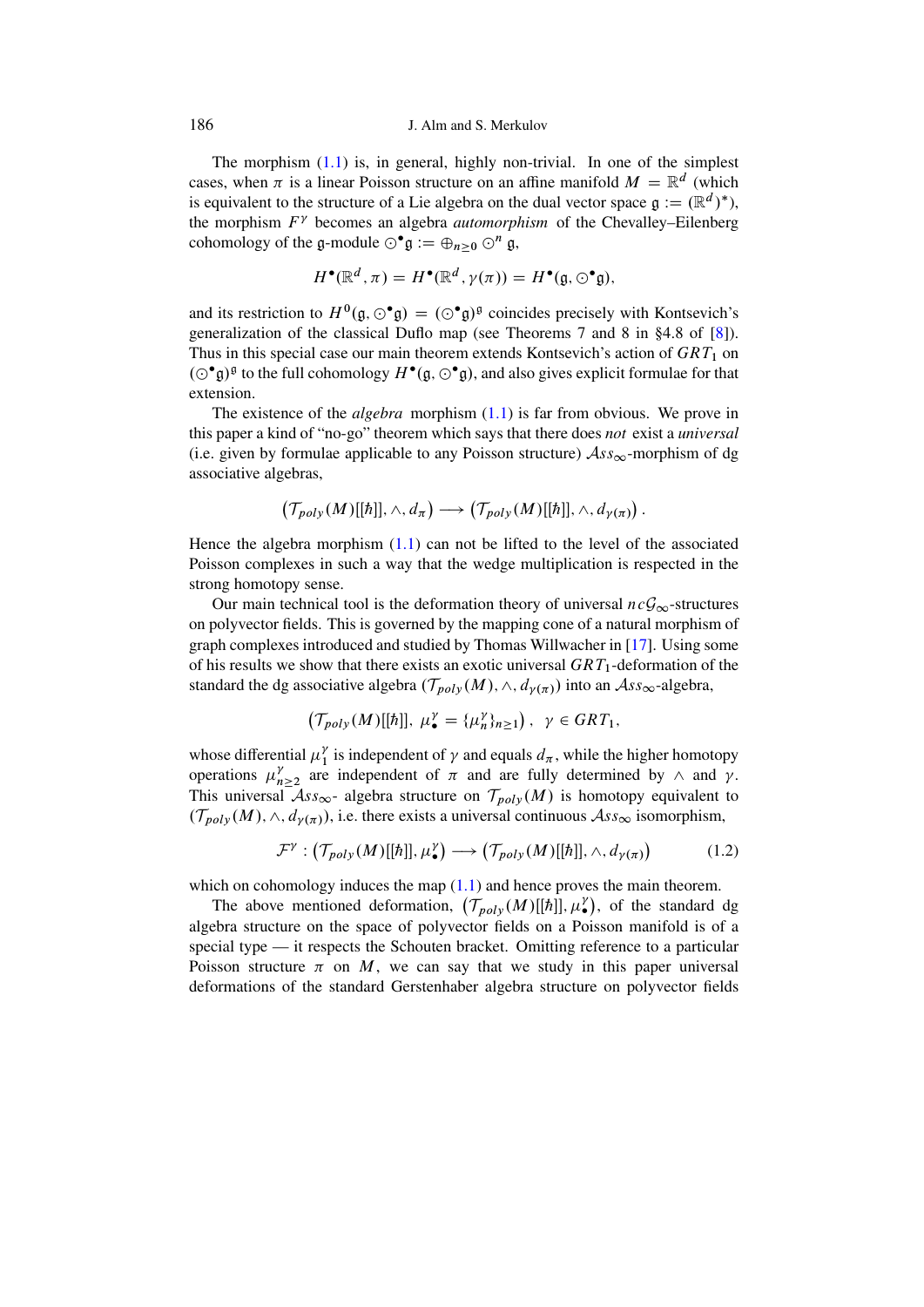in the class of  $ncG_{\infty}$ -algebras (rather than in the class of  $G_{\infty}$ -algebras). The 2coloured operad  $nc\mathcal{G}_{\infty}$  is a minimal resolution of the 2-coloured Koszul operad,  $ncG$ , of non-commutative Gerstenhaber algebras, and, moreover, it admits a very natural geometric realization via configuration spaces of points in the pair,  $\mathbb{R} \subset \mathbb{C}$ , consisting of the complex plane  $\mathbb C$  and a line  $\mathbb R$  drawn in the plane [\[1\]](#page-28-3). We prove that, up to  $ncG_{\infty}$ -isomorphisms there are only two universal  $ncG_{\infty}$ -structures on polyvector fields, the one which comes from the standard Gerstenhaber algebra structure, and the exotic one which was introduced in [\[1\]](#page-28-3) in terms of a de Rham field theory on a certain operad of compactified configuration spaces.

1.1. Some notation. The set  $\{1, 2, \ldots, n\}$  is abbreviated to [n]; its group of automorphisms is denoted by  $\mathbb{S}_n$ . The cardinality of a finite set A is denoted by #A. If  $V = \bigoplus_{i \in \mathbb{Z}} V^i$  is a graded vector space, then  $V[k]$  stands for the graded vector space with  $V[k]^i := V^{i+k}$  and and  $s^k$  for the associated isomorphism  $V \to V[k]$ ; for  $v \in V^i$  we set  $|v| := i$ . For a pair of graded vector spaces  $V_1$  and  $V_2$ , the symbol  $Hom_i(V_1, V_2)$  stands for the space of homogeneous linear maps of degree *i*, and  $\text{Hom}(V_1, V_2) := \bigoplus_{i \in \mathbb{Z}} \text{Hom}_i(V_1, V_2)$ ; for example,  $s^k \in \text{Hom}_{-k}(V, V[k])$ . For an operad P we denote by  $P\{k\}$  the unique operad which has the following property: for any graded vector space  $V$  there is a one-to-one correspondence between representations of  $P\{k\}$  in V and representations of P in  $V[-k]$ ; in particular,  $\mathcal{E}nd_V\{k\} = \mathcal{E}nd_{V[k]}$ .

Acknowledgements. It is a great pleasure to thank Thomas Willwacher for many very useful discussions and correspondences.

### 2. Compactified configuration spaces of points in the flag  $\mathbb{R} \subset \mathbb{C}$

**2.1.**  $\mathcal{L}ie_{\infty}$ -algebras. For a finite set A let  $Conf_A(\mathbb{C})$  stand for the set of all injections,  $\{A \hookrightarrow \mathbb{C}\}$ . For  $\#A \geq 2$  the orbit space

$$
C_A(\mathbb{C}) := \frac{\{A \hookrightarrow \mathbb{C}\}}{z \to \mathbb{R}^+ z + \mathbb{C}},
$$

is naturally a real  $(2#A - 3)$ -dimensional manifold (if  $A = [n]$ , we use the notations  $C_n(\mathbb{C})$ . Its Fulton–MacPherson compactification,  $\overline{C}_A(\mathbb{C})$ , can be made into a compact smooth manifold with corners [\[7\]](#page-28-4) (or into a compact semialgebraic manifold). Moreover, the collection

$$
\overline{C}(\mathbb{C}) = \{ \overline{C}_A(\mathbb{C}) \}_{\#A \ge 2}
$$

has a natural structure of a non-unital pseudo-operad in the category of oriented smooth manifolds with corners. The associated operad of chains,  $Chains(\overline{C}(\mathbb{C}))$ ,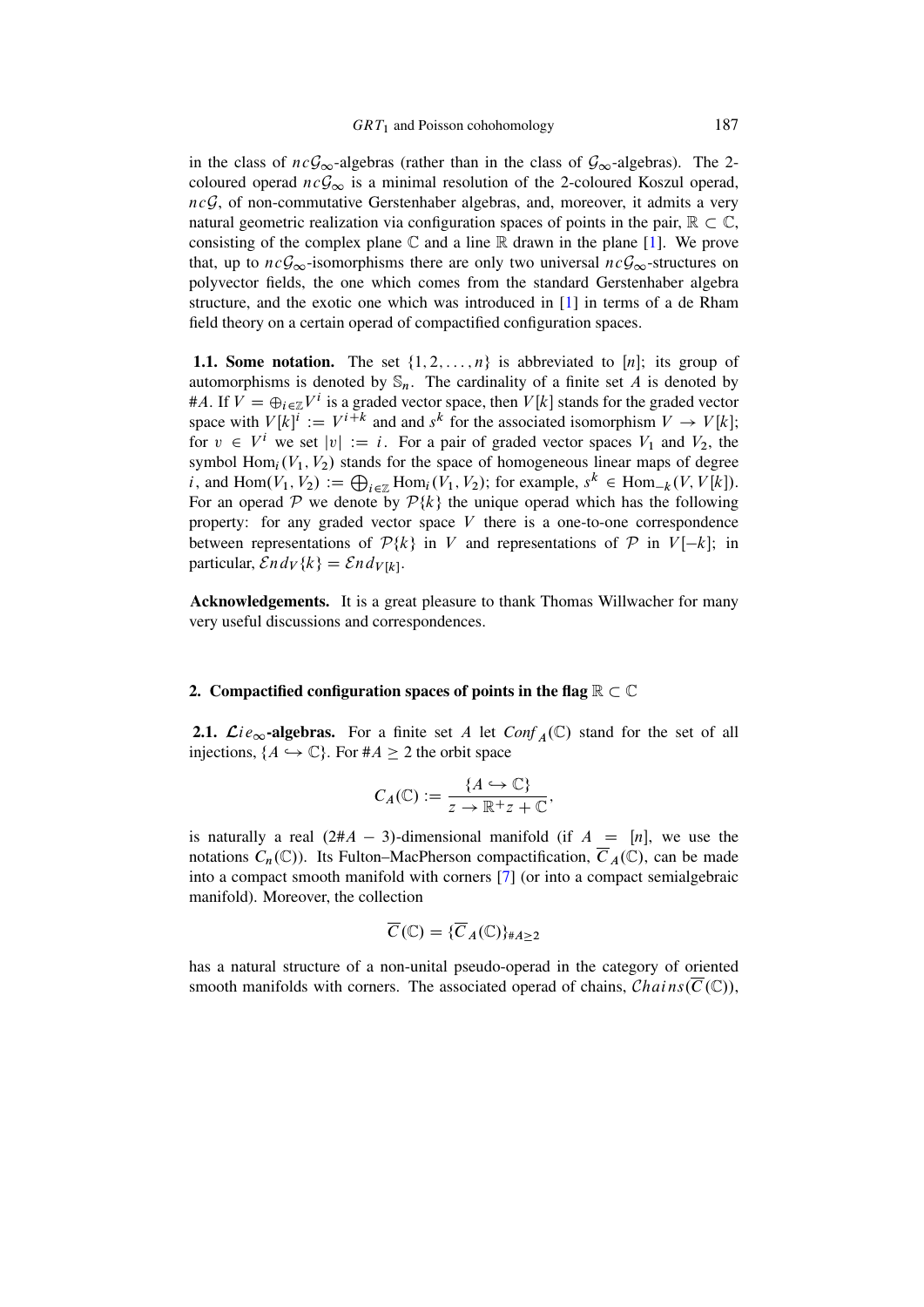contains a suboperad of fundamental chains,  $\mathcal{F}Chains(\overline{C}(\mathbb{C}))$ , which is precisely the operad,  $\mathcal{L}_{\infty}\{1\}$ , of degree shifted  $L_{\infty}$ -algebras (see [12] for a review).

# 2.2. OCHA versus strong homotopy non-commutative Gerstenhaber algebras. For arbitrary finite sets  $A$  and  $B$  consider the space of injections,

$$
Conf_{A,B}(\mathbb{C}) := \{ A \sqcup B \hookrightarrow \mathbb{C}, B \hookrightarrow \mathbb{R} \subset \mathbb{C} \},
$$

and, for  $2\#A + \#B \geq 2$ , consider the quotient space,

$$
C_{A,B}(\mathbb{C}) := \frac{Conf_{A,B}(\mathbb{C})}{z \to \mathbb{R}^+ z + \mathbb{R}}
$$

by the affine group  $\mathbb{R}^+ \ltimes \mathbb{R}$ . As  $\mathbb{C} \setminus \mathbb{R} = \mathbb{H} \sqcup \mathbb{H}^-$ , where  $\mathbb{H}$  (resp.  $\mathbb{H}^-$ ) is the upper (resp., lower) half-plane, we can consider subspaces,

$$
Conf_{A,B}(\mathbb{H}) := \{ A \hookrightarrow \mathbb{H}, B \hookrightarrow \mathbb{R} \} \subset Conf_{A,B}(\mathbb{C})
$$

and

$$
C_{A,B}(\mathbb{H}):=\frac{Conf_{A,B}(\mathbb{H})}{z\to \mathbb{R}^+ z+\mathbb{R}}\subset C_{A,B}(\mathbb{C})
$$



The Fulton–MacPherson compactification,  $\overline{C}_{A,B}(\mathbb{H})$ , of  $C_{A,B}(\mathbb{H})$  was introduced in [7]. The fundamental chain complex,  $\mathcal{F}Chains(\overline{C}(\mathbb{H}))$ , of the disjoint union,

$$
\overline{C}(\mathbb{H}) := \overline{C}_{\bullet}(\mathbb{C}) \bigsqcup \overline{C}_{\bullet,\bullet}(\mathbb{H}),
$$

is a dg quasi-free 2-coloured operad [5] generated by

(i) degree  $3 - 2n$  corollas,

<span id="page-3-0"></span>
$$
= \bigotimes_{1 \leq 2 \leq 3 \leq n-1} \bigotimes_{n \text{ odd}} \bigotimes_{\sigma(1) \sigma(2)} \dots \bigotimes_{\sigma(n)} \bigotimes \sigma \in \mathbb{S}_n, n \geq 2 \tag{2.1}
$$

representing  $\overline{C}_n(\mathbb{C})$ , and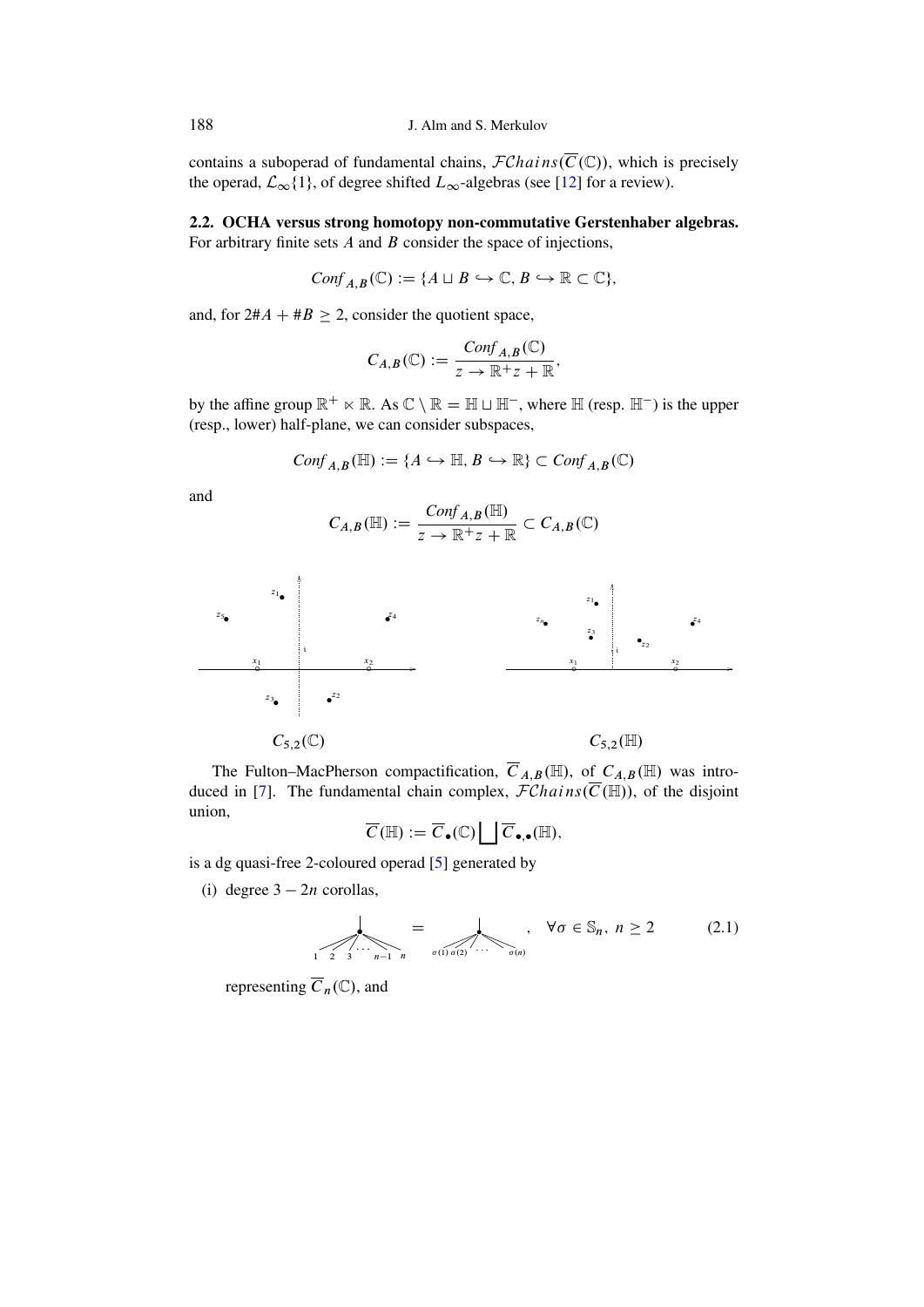(ii) degree  $2 - 2n - m$  corollas,

<span id="page-4-0"></span>
$$
\sum_{1 \ 2 \ \cdots n} = \sum_{\bar{0} \ (1) \ \sigma(2) \ \sigma(n)} \sum_{\bar{1} \ \bar{2} \ \bar{m}}, \quad 2n + m \ge 2, \forall \ \sigma \in \mathbb{S}_n \ (2.2)
$$

representing  $\overline{C}_{n,m}(\mathbb{H})$ .

The differential in  $\mathcal{F}Chains(\overline{C}(\mathbb{H}))$  is given on the generators by [7, 5]

<span id="page-4-1"></span>
$$
\frac{\partial}{\partial \sum_{1 \leq 2 \leq 3} \cdots \sum_{n-1 \leq n} n} = \sum_{\substack{A \subset [n] \\ \#A \geq 2}} \underbrace{\sum_{A \subset \{n\}} \cdots \sum_{[n]\setminus A}}_{A} \underbrace{(2.3)}
$$

$$
\frac{\partial}{\partial \sum_{\substack{1 \ 2 \ 2 \ 2 \ 2}} \cdots \sum_{\substack{1 \ 2 \ 2 \ 2 \ 2}} \cdots \sum_{\substack{A \subset [n] \\ \#A \ge 2}} \sum_{\substack{A \ | \ n \ge 2}} \cdots \sum_{\substack{[n] \setminus A}} \sum_{\substack{1 \ 2 \ 2 \ 2 \ 2 \ 2 \ 2 \ 2 \ 2 \ 2}} (2.4)
$$

+ 
$$
\sum_{\substack{k,l,[n]=I_1\sqcup I_2\\2\#I_1+m\geq l+1\\2\#I_2+l\geq 2}} (-1)^{k+l(n-k-l)} \underbrace{\leftarrow}_{I_1} \underbrace{\leftarrow}_{I_2} \underbrace{\leftarrow}_{\substack{k+l+1\\k+l\\k+l}} \pi
$$

Representations of  $(FChains(\overline{C}(\mathbb{H}))$ ,  $\partial)$  in a pair of dg vector spaces  $(A, \mathfrak{g})$ were called in [5] open-closed homotopy algebras or OCHAs for short. Such a representation,  $\rho$ , is uniquely determined by its values on the generators,

$$
\nu_n := \rho \left( \sum_{1 \leq 2 \leq n} \sum_{n=1}^{\infty} \sum_{n=1}^{\infty} \beta_n \right) \in \text{Hom}(\mathfrak{g}^{\odot n}, \mathfrak{g})[3 - 2n], \quad n \geq 2,
$$
\n
$$
\mu_{n,m} := \rho \left( \sum_{1 \leq 2 \leq n} \sum_{n=1}^{\infty} \sum_{\substack{n=2 \leq n}}^{\infty} \beta_n \right) \in \text{Hom}(\mathfrak{g}^{\odot n} \otimes A^{\otimes m}, A)[2 - 2n - m],
$$
\n
$$
2n + m \geq 2,
$$

which satisfy quadratic relations given by the above formulae for the differential  $\partial$ and give us, therefore, the following list of algebraic structures in  $(A, \mathfrak{g})$ :

- (i) an  $\mathcal{L}_{\infty}\{1\}$ -algebra structure,  $v_{\bullet} = \{v_n : \bigcirc^n \mathfrak{g} \to \mathfrak{g}[3 2n]\}_{n \geq 1}$ , in g;
- (ii) an  $A_{\infty}$ -algebra structure,  $\mu_{\bullet} = {\mu_{0,m} : \otimes^m A \rightarrow A[2-m]}_{m \geq 1}$ , in A; if  $[ , ]$  g stands for the standard Gerstenhaber bracket on the Hochschild cochains  $C(A, A) = \prod_{n>0}$ Hom $(A^{\otimes n}, A)[1 - n]$ ), then  $\mu_{\bullet}$  defines a differential on  $C(A, A), d_\mu := [\mu_\bullet, \,]_G;$
- (iii) an  $\mathcal{L}_{\infty}$ -morphism, F, from the  $L_{\infty}$ -algebra  $(g, v)$  to the dg Lie algebra  $(C(A, A), [ , ]_G, d_\mu).$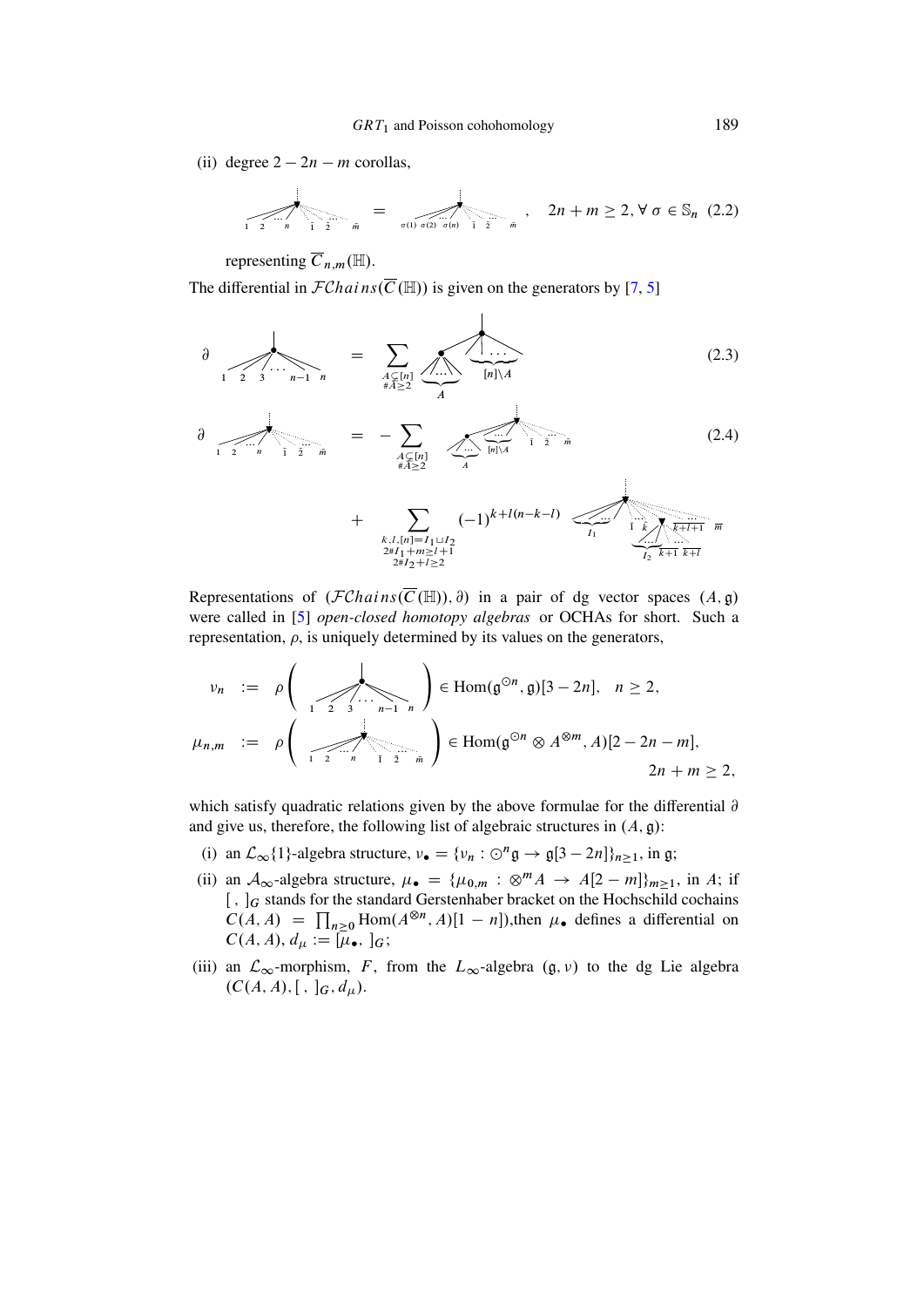If  $\rho$  is an arbitrary representation of  $(\mathcal{F}Chains(\overline{C}(\mathbb{H}))$ ,  $\partial)$  and  $\gamma \in \mathfrak{g}$  is an arbitrary Maurer-Cartan element<sup>1</sup>,

$$
\sum_{n\geq 0} \frac{1}{n!} \nu_n(\gamma^{\otimes n}) = 0, \quad |\gamma| = 2,
$$

of the associated  $\mathcal{L}_{\infty}$ -algebra  $(\mathfrak{g}, \nu_{\bullet})$ , then the maps

$$
\mu_m: \otimes^m A \longrightarrow A[[\hbar]][2-m], m \ge 0,\n x_1 \otimes \ldots x_m \longrightarrow \sum_{n \ge 1} \frac{\hbar^n}{n!} \mu_{n,m}(\gamma^{\otimes n} \otimes x_1 \otimes \ldots x_m)
$$

make the topological (with respect to the adic topology) vector space  $A[[\hbar]]$  into a topological, non-flat (in general)  $A_{\infty}$ -algebra (here h is a formal parameter, and  $A[[\hbar]] := A \otimes \mathbb{K}[[\hbar]]$ . Non-flatness originates from the generators (2.2) with  $m = 0$ ,  $n \ge 1$ , which correspond to the boundary strata in  $\overline{C}(\mathbb{H})$  that are given by groups of points in the upper half plane collapsing to a point on the real line. It is clear how to get rid of such strata — one should allow configurations of points everywhere in  $\mathbb{C}$ , and hence consider the Fulton–MacPherson compactifications [1] of the configuration spaces  $C_{A,B}(\mathbb{C})$  rather than  $C_{A,B}(\mathbb{H})$ . The disjoint union

$$
\overline{CF}(\mathbb{C}) := \overline{C}_{\bullet}(\mathbb{C}) \bigsqcup \overline{C}_{\bullet,\bullet}(\mathbb{C}),
$$

has a natural structure of a dg quasi-free 2-coloured operad in the category of compact manifolds with corners. This operad is free in the category of sets. The suboperad,

$$
ncG_{\infty} := \mathcal{FC}hains(CF(\mathbb{C})),
$$

of the associated chain operad *Chains* ( $\overline{CF}(\mathbb{C})$ ) generated by fundamental chains is free in the category of graded vector spaces and is canonically isomorphic as a dg operad to the quotient operad

$$
nc\mathcal{G}_{\infty} := \mathcal{FC}hains(\overline{C}(\mathbb{H}))/I,
$$

where *I* is the (differential) ideal generated by corollas (2.2) with  $m = 0$ ,  $n \ge 1$ . The notation  $nc\mathcal{G}_{\infty}$  stems from the fact [1, 4] that this operad is a minimal resolution of a 2-coloured quadratic operad which governs the type of algebras introduced in [3] under the name of *Leibniz pairs*. Let us compare this quadratic operad with the operad,  $G$ , of Gerstenhaber algebras. The latter is a 1-coloured quadratic operad generated by commutative associative product in degree 0,  $\beta$  =  $\beta$ and

Lie bracket of degree  $-1$ ,  $\qquad \qquad$  =  $\qquad \qquad$  , satisfying the compatibility condition  $\frac{1}{2}$  =  $\frac{1}{2}$  +  $\frac{1}{2}$  $(2.5)$ 

190

<span id="page-5-1"></span><span id="page-5-0"></span><sup>&</sup>lt;sup>1</sup>We tacitly assume here that the  $L_{\infty}$ -algebra  $(X_c, \nu_{\bullet})$  is appropriately filtered so that the MC equation makes sense. In our applications below  $v_{n\geq 3} = 0$  so that one has no problems with convergence of the infinite sum.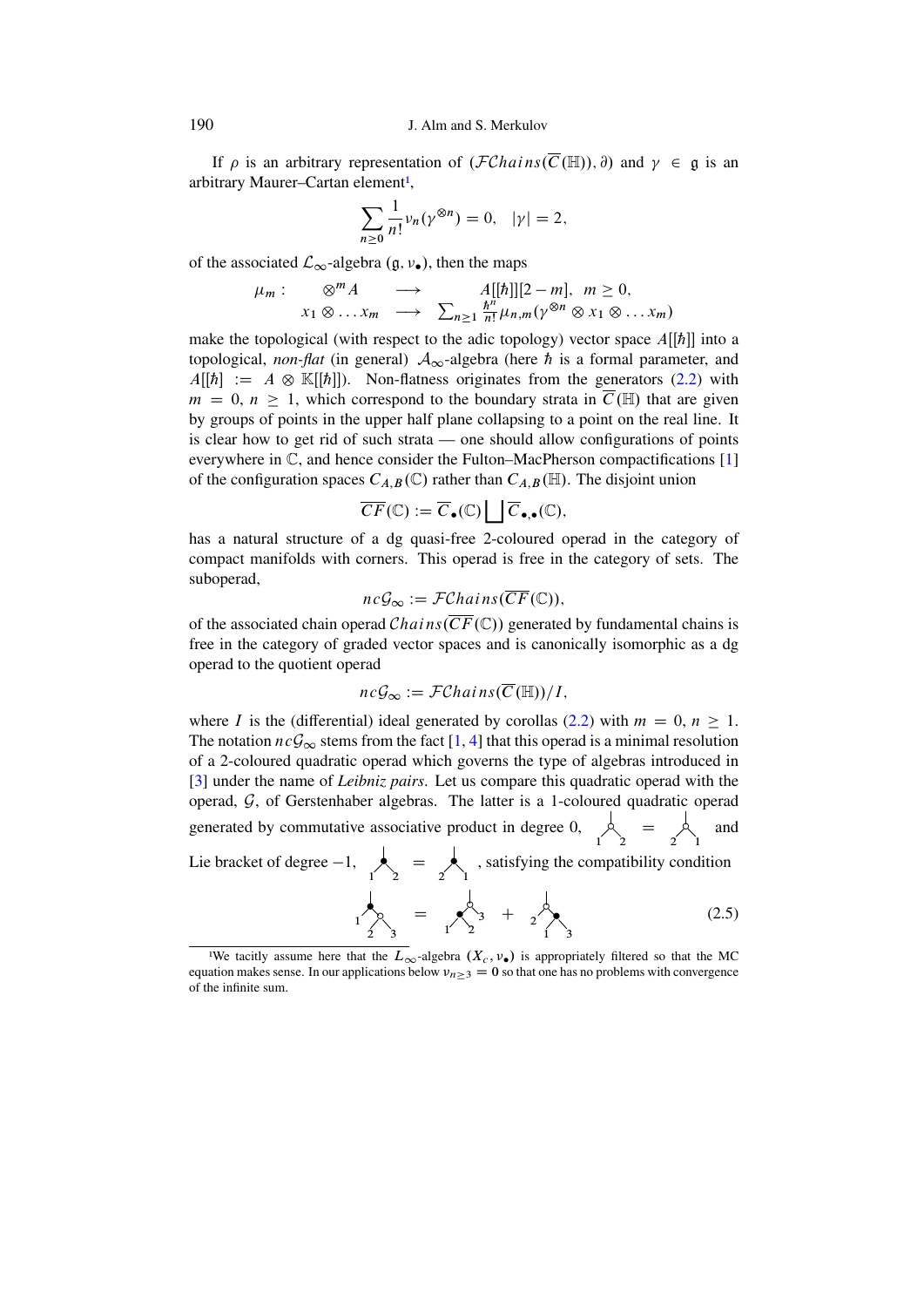This condition satisfies the distributive law so that the 1-coloured operad  $\mathcal G$  is Koszul. In fact, this condition makes sense even if we assume that the associative product is *not* commutative so that one might attempt to define an operad of *noncommutative* Gerstenhaber algebras as a 1-coloured operad generated by associative non-commutative product product of degree 0,  $\bigwedge_1^{\{1\}}$ لم ≠  $\sum_{1}^{6}$ , and Lie bracket of degree  $-1$ ,  $\begin{bmatrix} 1 \end{bmatrix}$  $\qquad \qquad =$  $\sum_{1}$ , formally satisfying the same relations as the ones in the operad  $\mathcal{G}$ . However, the compatibility condition [\(2.5\)](#page-5-1) now fails to obey the distributive law (there are new unwanted relations already for graphs with three vertices, see Remark 1.7 in [\[10\]](#page-28-9)), and the resulting 1-coloured operad fails to be Koszul. However, this problem with non-Koszulness disappears if we think of the generating operations as living in two different (say, dashed and straight) colours,

$$
\alpha_1 \stackrel{\bigcirc}{\sim} \beta_2 \neq \alpha_1 \stackrel{\bigcirc}{\sim} \alpha_1 \qquad \alpha_2 \stackrel{\bigcirc}{\sim} \beta_2 = \alpha_1 \cdot \alpha_1
$$

To make sense of the Gerstenhaber compatibility condition  $(2.5)$  in two colours, we can notice that the generator  $\sum_{1}^{\infty}$  plays a two-fold role in the compatibility conditions of the operad G: it represents a Lie algebra structure, and also a *morphism* from that Lie algebra into the Lie algebra of derivations of the associative algebra represented by  $\frac{1}{2}$ . In the two coloured version we have to assign these two roles to two different actors, that is, we have to introduce a new degree  $-1$  generator, ۏ , for the role of the *morphism*, and then substitute [\(2.5\)](#page-5-1) with the following two relations,

<span id="page-6-0"></span>
$$
1\begin{matrix}1\\2\end{matrix}\begin{matrix}0\\3\end{matrix}=\begin{matrix}0\\2\end{matrix}\begin{matrix}0\\3\end{matrix}+\begin{matrix}0\\2\end{matrix}\begin{matrix}0\\3\end{matrix},\begin{matrix}0\end{matrix}\begin{matrix}0\end{matrix}=\begin{matrix}0\\1\end{matrix}\begin{matrix}0\\2\end{matrix}=\begin{matrix}0\\1\end{matrix}\begin{matrix}0\end{matrix}+\begin{matrix}0\\2\end{matrix}\begin{matrix}0\end{matrix}
$$

The 2-coloured operad generated by binary operations ı 21  $\neq$  . 12 لج , 1 2  $=$ ↓ 2<sup>1</sup> and  $\sum_{1}^{1}$ ,

<span id="page-6-1"></span>
$$
1\bigotimes_{2}^{3} = \bigotimes_{1}^{3} , \qquad (2.7)
$$

Jacobi relations for the Lie brackets,

<span id="page-6-2"></span>
$$
\sum_{1}^{1} 3 + \sum_{3}^{1} 2 + \sum_{2}^{1} = 0, \qquad (2.8)
$$

and the compatibility relations  $(2.6)$  was introduced in [\[3\]](#page-28-8) (with slightly different grading conventions which in two colours are irrelevant) under the name of the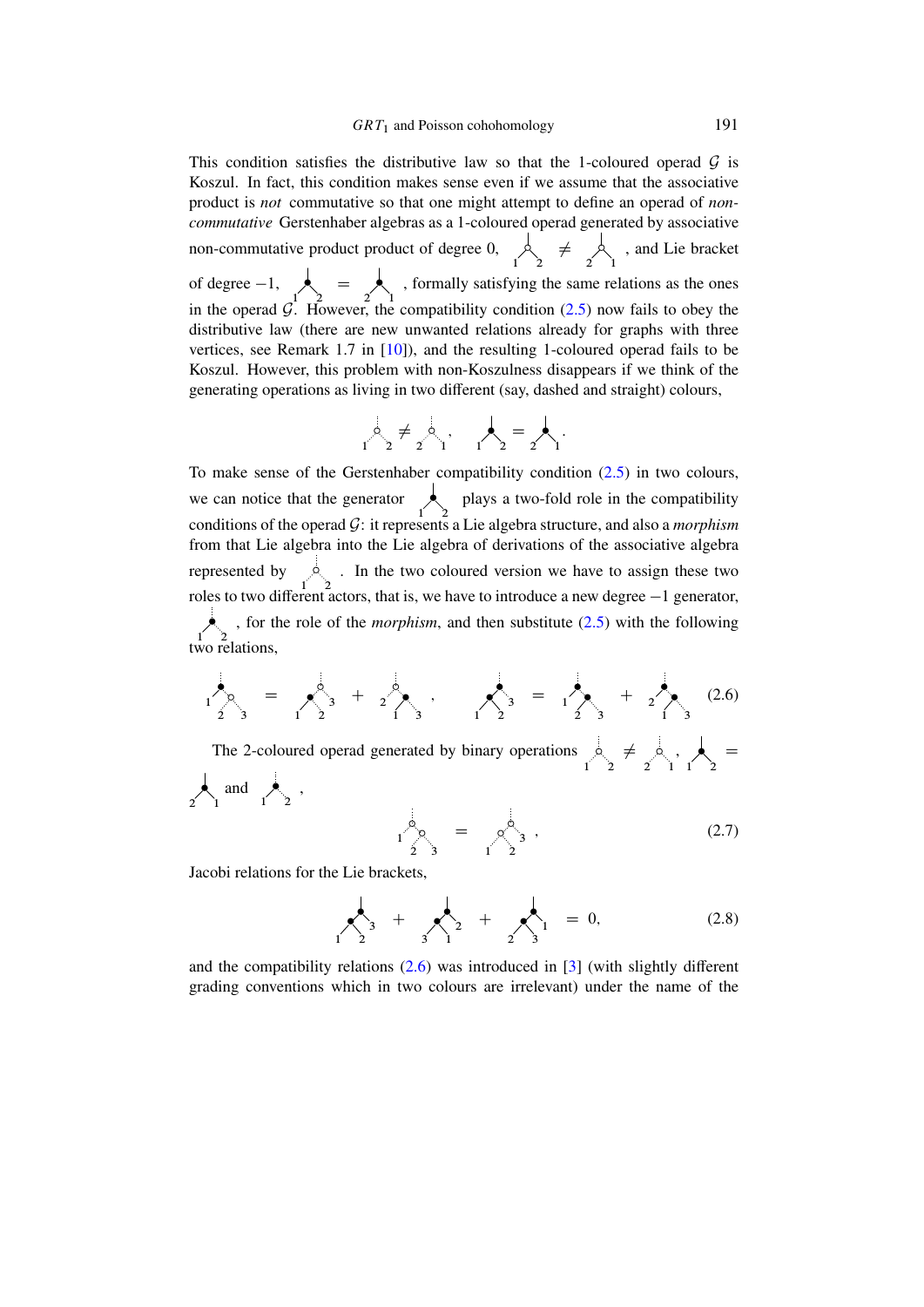*operad of Leibniz pairs*. However algebras over the operad of Leibniz pairs have nothing to do with pairs of Leibniz algebras. We prefer to call this quadratic operad the *2-coloured operad of noncommutative Gerstenhaber algebras* (ncG for short) as this name specifies its structure non-ambiguously; this is the only natural way to generalize the notion of Gerstenhaber algebras to the case of a non-commutative product while keeping the Koszulness property. Moreover, any Gerstenhaber algebra is automatically an algebra over  $ncG$ . In particular, for any smooth manifold M the associated space of polyvector fields,  $\mathcal{T}_{poly}(M)$  equipped with the Schouten bracket [,  $\int_S$  and the wedge product  $\wedge$  is an  $ncG$ -algebra. It was proven in [\[15\]](#page-29-0) that  $(\mathcal{T}_{poly}(\mathbb{R}^d), [ , ]_S, \wedge)$  is rigid as a  $\mathcal{G}_{\infty}$  algebra. It follows from Willwacher's proof  $[17]$  of the Furusho theorem that  $(\mathcal{T}_{poly}(\mathbb{R}^d), [ , ]_S, \wedge)$  admits a unique (up to homotopy and rescalings) universal  $nc\mathcal{G}_{\infty}$  deformation whose explicit structure is described in [\[1\]](#page-28-3) (see also [\(4.3\)](#page-18-0) below for its explicit graph representation).

2.3. Configuration space model for the 4-coloured operad of morphisms of  $nc\mathcal{G}_{\infty}$ -algebras. A geometric model for the 4-coloured operad of morphisms of OCHA algebras was given in [\[12\]](#page-28-5). The same ideas work for the operad,  $Mor(ncG)_{\infty}$ , of morphisms of  $ncG_{\infty}$ -algebras provided one replaces everywhere in §6 of  $[12]$  the upper-plane  $\mathbb H$  with the full complex plane  $\mathbb C$ .

### 3. T. Willwacher's theorems

3.1. Universal deformations of the Schouten bracket. The deformation complex of the graded Lie algebra  $(\mathcal{T}_{poly}(\mathbb{R}^d), [ , ]_S)$  is the graded Lie algebra,

$$
\text{CoDer}\left(\underbrace{\odot^{\bullet}(\mathcal{T}_{poly}(\mathbb{R}^d)[2])}_{\text{standard coalgebra}}\right) = \prod_{n \geq 0} \text{Hom}(\odot^n \mathcal{T}_{poly}(\mathbb{R}^d), \mathcal{T}_{poly}(\mathbb{R}^d))[2-2n]
$$

of coderivations of the graded-cocommutative coalgebra  $\odot^\bullet(\mathcal{T}_{poly}(\mathbb{R}^d)[2])$  equipped with the differential,  $\delta$ , given by

$$
\delta(D) := [ \ , \ ]_S \circ D - (-1)^{|D|} D \circ [ \ , \ ]_S, \ \ \forall \ D \in \mathrm{CoDer} \left( \odot^\bullet(\mathcal{T}_{poly}(\mathbb{R}^d)[2]) \right).
$$

Here  $\circ$  stands for the composition of coderivations. There is a universal (i.e. independent of the dimension  $d$ ) version of this deformation complex,  $GC<sub>2</sub>$ , which was introduced by Kontsevich in [\[6\]](#page-28-10) and studied in detail in [\[17\]](#page-29-1). In this subsection we recall some ideas, results and notations of [\[17\]](#page-29-1) which we later use to prove our main theorem.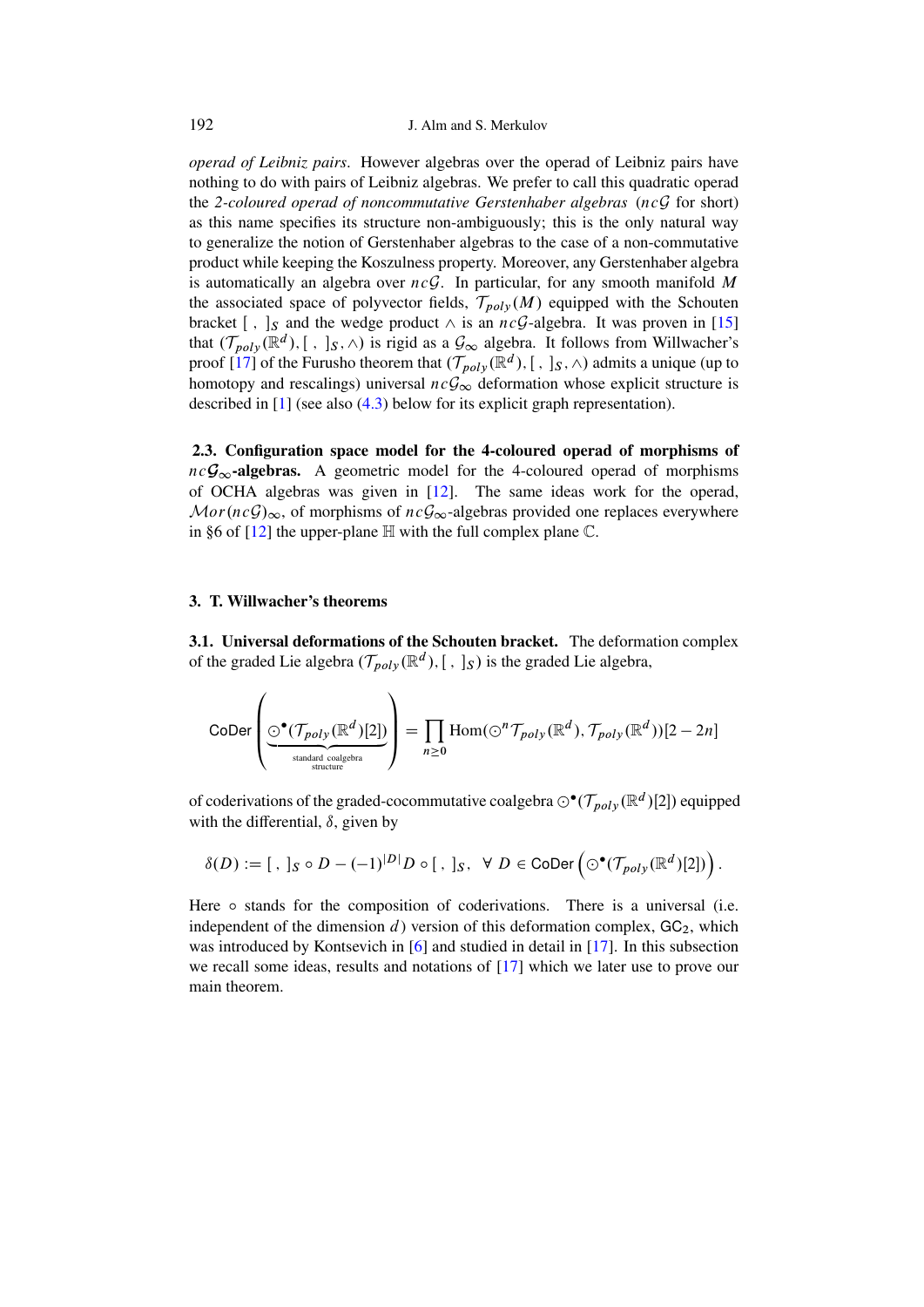<span id="page-8-2"></span>**3.2. Operad**  $\mathcal{G}ra$ **.** To define Kontsevich's dg Lie algebra  $GC_2$  it is easiest to start by defining a certain operad of graphs. For arbitrary integers  $n \geq 1$  and  $l \geq 0$  let  $G_{n,l}$ stand for the set of graphs  $\{\Gamma\}$  with *n* vertices and *l* edges such that (i) the vertices of  $\Gamma$  are labelled by elements of  $[n] := \{1, \ldots, n\}$ , (ii) the set of edges,  $E(\Gamma)$ , is totally ordered up to an even permutation (that is, *oriented*); it has at most two different orientations. For  $\Gamma \in G_{n,l}$  we denote by  $\Gamma_{opp}$  the oppositely oriented graph. Let  $\mathbb{K}\langle\mathsf{G}_{n,l}\rangle$  be the vector space over a field  $\mathbb K$  spanned by isomorphism classes,  $[\Gamma]$ , of eleme[n](#page-8-0)ts of  $G_{n,l}$  modulo the relation<sup>2</sup>  $\Gamma_{opp} = -\Gamma$ , and consider the Z-graded  $\mathbb{S}_n$ -module,

$$
Gra(n) := \bigoplus_{l=0}^{\infty} \mathbb{K} \langle G_{n,l} \rangle [l].
$$

For example,  $\frac{1}{2}$  is a degree  $-1$  element in  $\mathcal{G}ra(2)$ . The S-module,  $\mathcal{G}ra :=$  $\{\mathcal{G}ra(n)\}_{n>1}$ , is naturally an operad with the operadic compositions given by

$$
\circ_i: \operatorname{Gra}(n) \otimes \operatorname{Gra}(m) \longrightarrow \operatorname{Gra}(m+n-1) \\
\Gamma_1 \otimes \Gamma_2 \longrightarrow \sum_{\Gamma \in G_{\Gamma_1,\Gamma_2}^i} (-1)^{\sigma_{\Gamma}} \Gamma \tag{3.1}
$$

where  $G_{\Gamma_1,\Gamma_2}^i$  is the subset of  $G_{n+m-1,\#E(\Gamma_1)+E(\Gamma_2)}$  consisting of graphs,  $\Gamma$ , satisfying the condition: the full subgraph of  $\Gamma$  spanned by the vertices labeled by the set  $\{i, i + 1, \ldots, i + m - 1\}$  is isomorphic to  $\Gamma_2$  and the quotient graph,  $\Gamma/\Gamma_2$ , obtained by contracting that subgraph to a single vertex, is isomorphic to  $\Gamma_1$  (see §2 in [\[17\]](#page-29-1) or §7 in [\[12\]](#page-28-5) for examples). The sign  $(-1)^{\sigma_{\Gamma}}$  is determined by the equality  $\wedge_{e \in E(\Gamma)} e = (-1)^{\sigma_{\Gamma}} (\wedge_{e' \in E(\Gamma_1)} e') \wedge (\wedge_{e'' \in E(\Gamma_2)} e'')$  where the edge products over the sets  $E(\Gamma_1)$  and  $E(\Gamma_1)$  are taken in accordance with the given orientations. The unique element in  $G_{1,0}$  serves as the unit element in the operad  $Gra$ .

**3.3.** A canonical representation of  $\mathcal{G}ra$  in  $\mathcal{T}_{poly}(\mathbb{R}^d)$ . The operad  $\mathcal{G}ra$  has a natural representation in the vector space  $\mathcal{T}_{poly}(\mathbb{R}^d)[2]$  for any dimension d,

<span id="page-8-1"></span>
$$
\rho: \operatorname{Grad}_{\mathcal{T}_{poly}(\mathbb{R}^d)}(n) = \operatorname{Hom}(\mathcal{T}_{poly}(\mathbb{R}^d)^{\otimes n}, \mathcal{T}_{poly}(\mathbb{R}^d))
$$
\n
$$
\Gamma \longrightarrow \Phi_{\Gamma} \tag{3.2}
$$

given by the formula,

$$
\Phi_{\Gamma}(\gamma_1,\ldots,\gamma_n)
$$
  
:=  $\mu\left(\prod_{e\in E(\Gamma)} \Delta_e(\gamma_1(x_{(1)},\psi_{(1)})\otimes\gamma_2(x_{(2)},\psi_{(2)})\otimes\ldots\otimes\gamma_n(x_{(n)},\psi_{(n)}))\right)$ 

<span id="page-8-0"></span><sup>&</sup>lt;sup>2</sup>Abusing notations we identify from now an equivalence class  $[\Gamma]$  with any of its representative  $\Gamma$ .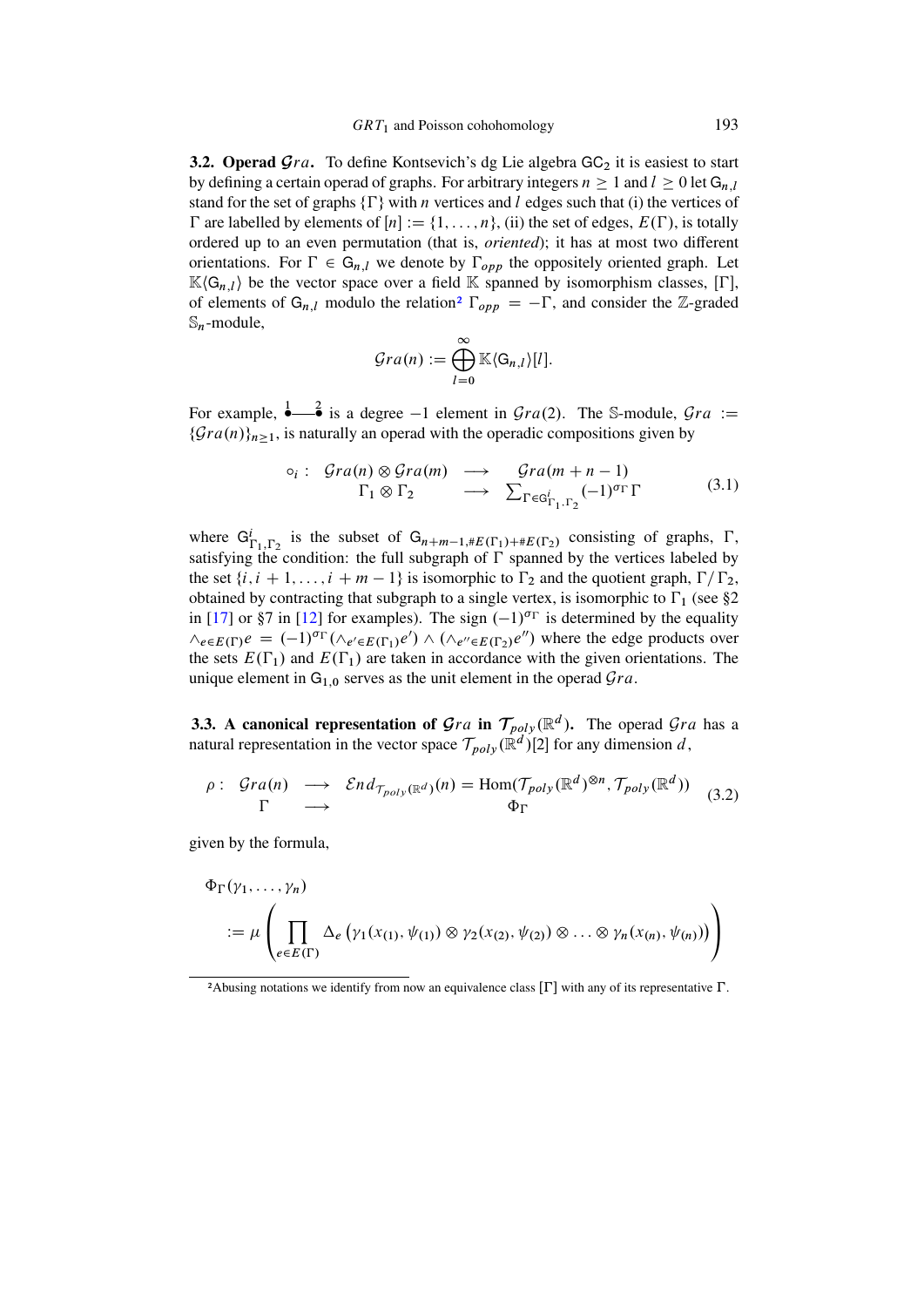where, for an edge  $e$  connecting vertices labeled by integers  $i$  and  $j$ ,

$$
\Delta_e = \sum_{a=1}^n \frac{\partial}{\partial x_{(i)}^a} \otimes \frac{\partial}{\partial \psi_{(j)a}} + \frac{\partial}{\psi_{(i)a}} \otimes \frac{\partial}{\partial x_{(j)}^a}
$$

and  $\mu$  is the multiplication map,

$$
\mu: \quad \mathcal{T}_{poly}(\mathbb{R}^d)^{\otimes n} \quad \longrightarrow \quad \mathcal{T}_{poly}(\mathbb{R}^d)
$$

$$
\gamma_1 \otimes \gamma_2 \otimes \ldots \otimes \gamma_n \quad \longrightarrow \quad \gamma_1 \wedge \gamma_2 \wedge \cdots \wedge \gamma_n.
$$

Here we used a coordinate identification,  $\mathcal{T}_{poly}(\mathbb{R}^d) = C^\infty(x^1, \dots, x^d) [\psi_1, \dots, \psi_d],$ where  $C^{\infty}(x^1, \ldots, x^d)$  is the ring of smooth functions of coordinates  $x^1, \ldots, x^d$  on  $\mathbb{R}^d$ , and  $\psi_a$  are formal variables of degree one symbolizing  $\partial/\partial x^a$ .

**3.4. Kontsevich graph complex.** There is a morphism of operads [\[18\]](#page-29-2)

$$
\mathcal{G} \longrightarrow \mathcal{G}ra
$$

given on the generators of the operad of Gerstenhaber algebras by

$$
\begin{array}{ccc}\n & - & \downarrow & \downarrow \\
1 & & \downarrow & \downarrow\n\end{array} \tag{3.3}
$$

<span id="page-9-0"></span>
$$
\begin{array}{cccc}\n & & & & \\
 & & & & \\
 1 & & & & \\
 & & & & \\
 1 & & & & \\
 \end{array}\n \qquad \qquad \begin{array}{cccc}\n & & & & \\
 & & & & \\
 & & & & \\
 & & & & \\
 & & & & \\
 \end{array}\n \qquad \qquad \qquad \begin{array}{cccc}\n & & & & \\
 & & & & \\
 & & & & \\
 & & & & \\
 & & & & \\
 \end{array}\n \qquad \qquad \qquad \begin{array}{cccc}\n & & & & \\
 & & & & \\
 & & & & \\
 & & & & \\
 & & & & \\
 \end{array}\n \qquad \qquad \qquad \begin{array}{cccc}\n & & & & \\
 & & & & \\
 & & & & \\
 & & & & \\
 & & & & \\
 \end{array}\n \qquad \qquad \qquad \begin{array}{cccc}\n & & & & \\
 & & & & \\
 & & & & \\
 & & & & \\
 \end{array}\n \qquad \qquad \qquad \begin{array}{cccc}\n & & & & \\
 & & & & \\
 & & & & \\
 & & & & \\
 \end{array}\n \qquad \qquad \qquad \begin{array}{cccc}\n & & & & \\
 & & & & \\
 & & & & \\
 & & & & \\
 \end{array}\n \qquad \qquad \qquad \qquad \begin{array}{cccc}\n & & & & \\
 & & & & \\
 & & & & \\
 & & & & \\
 \end{array}\n \qquad \qquad \qquad \qquad \qquad \begin{array}{cccc}\n &
$$

The latter map also gives us a canonical morphism of operads

$$
i:\mathcal{L}ie\{1\}\longrightarrow \mathcal{G}ra.
$$

The *full Kontsevich graph complex*  $fGC_2$  is, by definition, the deformation complex controlling deformations of the morphism  $i$ ,

$$
fGC_2 := Def(\mathcal{L}ie\{1\} \to \mathcal{G}ra)
$$

There are several explicit constructions of deformation complexes of (pr)operadic morphisms given, for example, in [\[14\]](#page-28-11). To construct Def $(\mathcal{L}ie\{1\} \rightarrow \mathcal{G}ra)$  one has to replace  $Lie\{1\}$  by its the minimal resolution,  $Lie\{1\}_{\infty}$ , which is a quasi-free dg operad generated by the S-module

$$
E = \{ E(n) := \mathbf{1}_n [2n - 3] \}.
$$

Then, as a  $\mathbb{Z}$ -graded vector space,

$$
\begin{aligned} \text{Def}(\mathcal{L}ie\{1\} \to \mathcal{G}ra) &\equiv \text{Def}(\mathcal{L}ie\{1\}_{\infty} \to \mathcal{G}ra) := \prod_{n \ge 0} \text{Hom}_{\mathbb{S}_n}(E(n), Gra(n))[-1] \\ &= \prod_{n \ge 0} Gra(n)^{\mathbb{S}_n}[2-2n], \end{aligned}
$$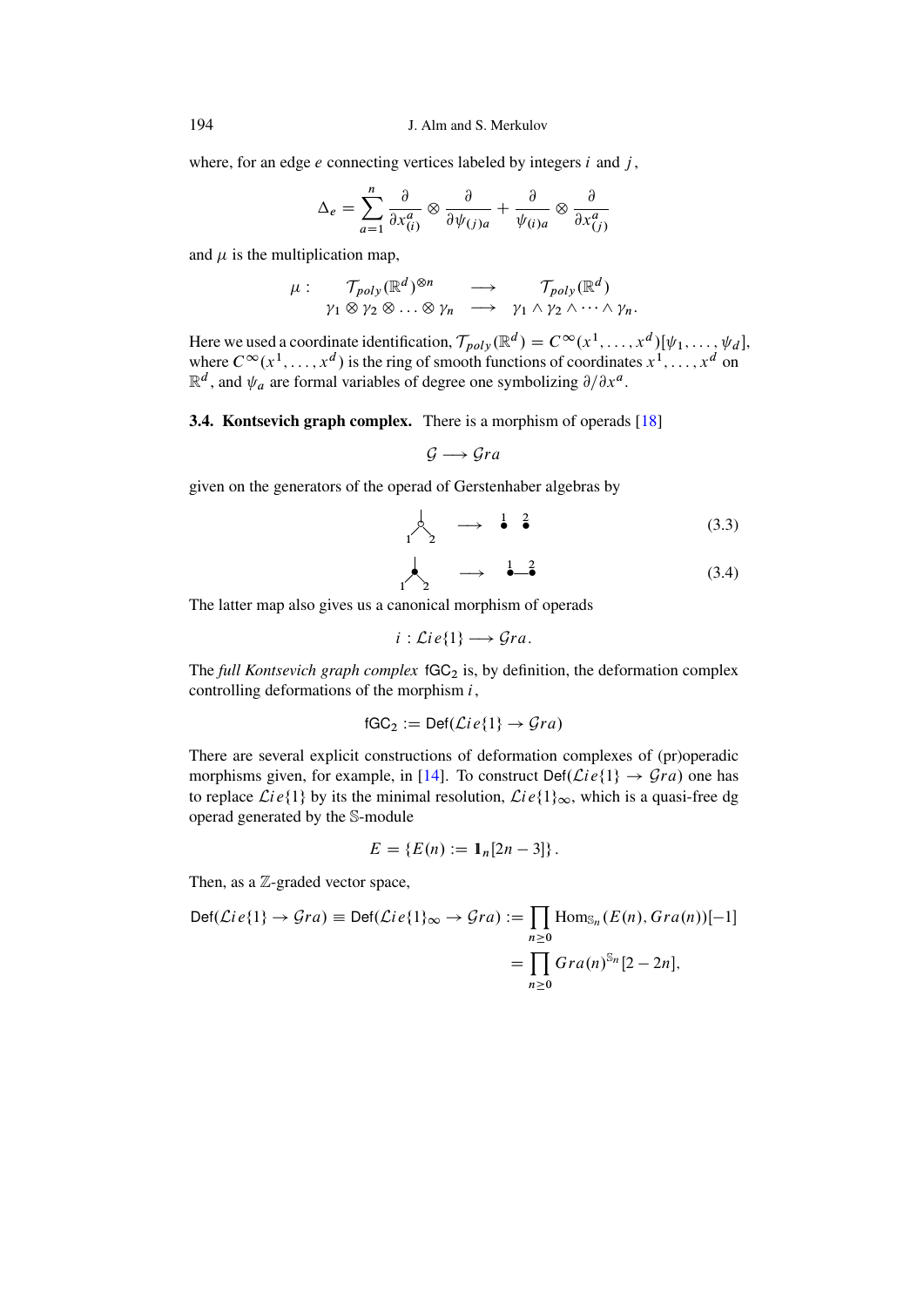i.e. an element of  $fGC_2$  can be understood as an  $\mathcal{S}_n$ -symmetrization a of graph from  $G_{n,l}$  to which we assign the degree  $2n - l - 2$ , for example

$$
\begin{array}{cccc}\n1 & 2 & + & 2 & 1 \\
\bullet & \bullet & \bullet & = & \bullet\n\end{array}
$$

is a degree 1 element in  $fGC_2$ . As labelling of vertices of elements from  $fGC_2$  by integers is symmetrized, we often represent such elements as a single graph with vertices *unlabelled*, e.g.



One should not forget, however, that such a graph is in reality a symmetrization sum of some labelled graph from  $G_{n,l}$ .

The Lie algebra structure in  $fGC_2 = Def(\mathcal{L}ie\{1\}_{\infty} \rightarrow \mathcal{G}ra)$  is completely determined by the differential on  $\mathcal{L}ie\{1\}_{\infty}$  [\[14\]](#page-28-11). It is an elementary exercise to see that the Lie brackets in  $fGC_2$  can expressed in terms of operadic composition in Gra as follows,

$$
[\Gamma, \Gamma'] := Sym(\Gamma \circ_1 \Gamma' - (-1)^{|\Gamma||\Gamma'|} \Gamma \circ_1 \Gamma),
$$

where  $Sym$  stands for the symmetrization of vertex labels. The usefulness of this Lie algebra structure on  $fGC_2 := Def(\mathcal{L}ie\{1\}_{\infty} \rightarrow \mathcal{G}ra)$  stems from the fact [\[14\]](#page-28-11) that the set of its Maurer–Cartan elements is in one-to-one correspondence with morphisms of operads  $Lie\{1\}_{\infty} \rightarrow Gra$ . It is easy to check that the element  $\bullet$  is Maurer–Cartan,

$$
[\bullet-\bullet,\bullet-\bullet]=0.
$$

It corresponds precisely to the morphism  $(3.4)$ . This element makes  $fGC_2$  into a complex with the differential

$$
\delta_{\bullet\bullet} := [\bullet \textcolor{red}{\textbf{-0}}, \;].
$$

This dg Lie algebra contains a dg Lie subalgebra,  $GC<sub>2</sub>$ , spanned by connected graphs with at least trivalent vertices and no tadpoles; this subalgebra is precisely the original (odd) *Kontsevich graph complex* [\[6,](#page-28-10) [17\]](#page-29-1). One of the main theorems of [\[17\]](#page-29-1) asserts an isomorphism of Lie algebras,

$$
H^0(\mathsf{GC}_2, \delta_{\bullet \bullet}) \simeq \mathfrak{grt}_1,
$$

where  $grt_1$  stands for the Grothendieck–Teichmüller Lie algebra and  $H^0$  for cohomology in degree zero.

Note that the canonical representation  $(3.2)$  induces a morphism of dg Lie algebras,

$$
\rho^{ind} : \text{fGC}_2 = \text{Def}(\mathcal{L}ie\{1\}_{\infty} \to \mathcal{G}ra) \longrightarrow \text{Def}\left(\mathcal{L}ie\{1\}_{\infty} \to \mathcal{E}nd_{\mathcal{T}_{poly}(\mathbb{R}^d)}\right)
$$

$$
= \text{CoDer}\left(\odot^{\bullet}(\mathcal{T}_{poly}(\mathbb{R}^d)[2])\right).
$$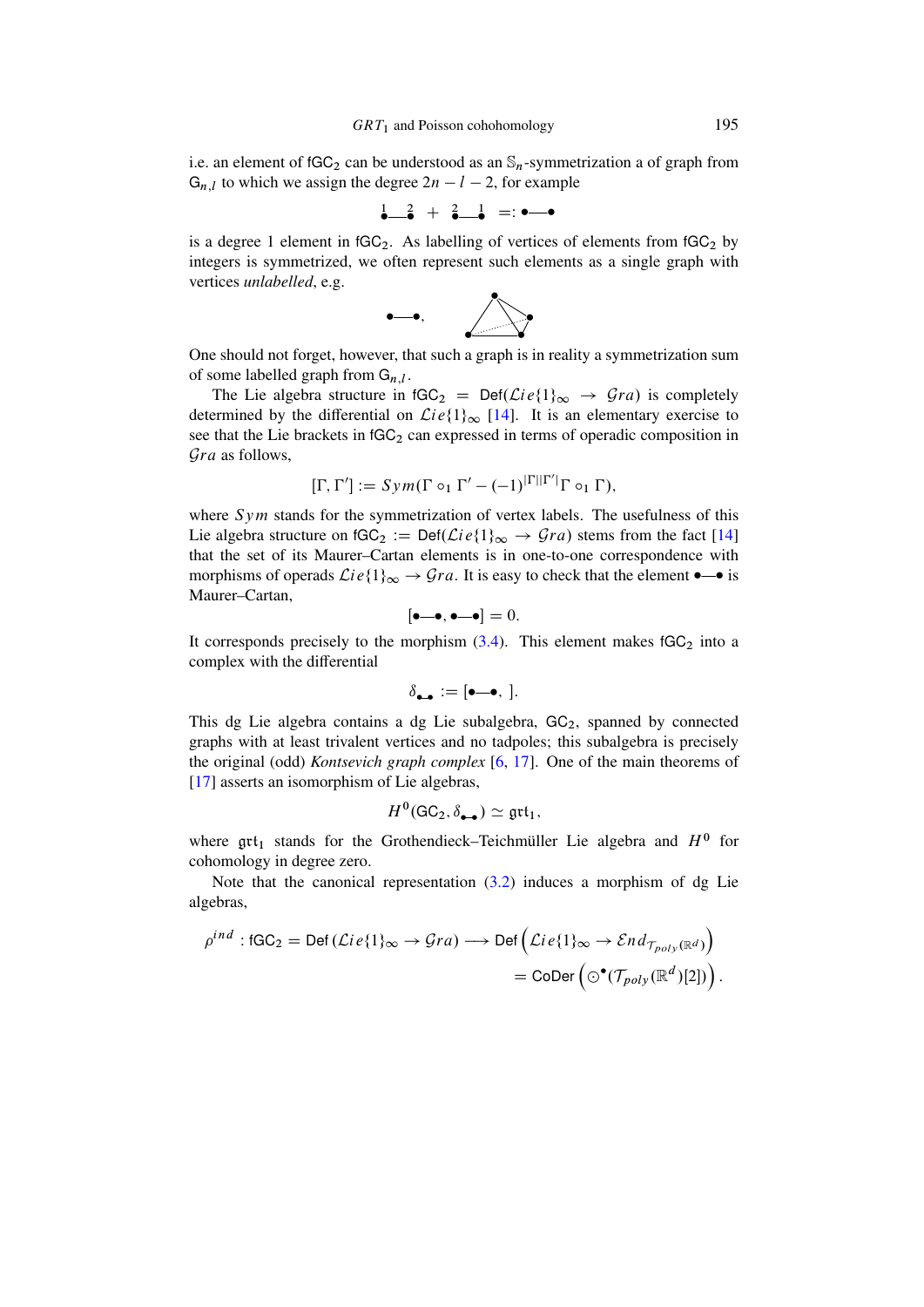The image of this map consists of coderivations of the coalgebra  $\odot^{\bullet}(\mathcal{T}_{poly}(\mathbb{R}^d)[2])$ which are *universal* i.e. make sense in any dimension. In particular,  $\rho(-\bullet)$  is precisely the Schouten bracket in  $\mathcal{T}_{poly}(\mathbb{R}^d)$ . Therefore, one can say that the graph complex fGC<sub>2</sub> (or GC<sub>2</sub>) describes *universal* deformations of the Schouten bracket. T. Willwacher's theorem gives us universal homotopy actions of the Grothendieck– Teichmüller group  $GRT_1 = \exp(\text{gtt}_1)$  on  $\mathcal{T}_{poly}(\mathbb{R}^d)$  by  $\mathcal{L}ie_{\infty}$  automorphisms of the Schouten bracket.

**3.5. T. Willwacher's twisted operad**  $f$  **Graphs<sup>** $\circ$ **</sup>.** For any operad P and morphism of operads,  $Lie{k_{\infty} \rightarrow P}$ , there is an associated operad  $Tw(P)$  whose representations,  $\rho^{tw}$  :  $Tw(\mathcal{P}) \rightarrow End_V$ , can be obtained from representations,  $\rho$  :  $\mathcal{P} \rightarrow \mathcal{E}nd_V$ , of  $\mathcal{P}$  by "twisting"  $\rho$  by Maurer–Cartan elements of the associated (via the map  $\mathcal{L}ie\{k\}_{\infty} \to \mathcal{P}$ )  $\mathcal{L}ie\{k\}_{\infty}$  structure on V. Omitting general construction (see [\[17\]](#page-29-1) for its details), we shall describe explicitly the dg operad  $fGraphs^{\circlearrowleft} := Tw(\mathcal{G}ra)$  obtained from  $\mathcal{G}ra$  by twisting the morphism [\(3.4\)](#page-9-0). For arbitrary integers  $m \ge 1$ ,  $n \ge 0$  and  $l \ge 0$  we denote by  $G_{m,n;l}$  a set of graphs  $\{\Gamma\}$ with  $m$  white vertices,  $n$  black vertices are and  $l$  edges such that (i) the white vertices of  $\Gamma$  are labelled by elements of  $[m]$ , (ii) the black vertices of  $\Gamma$  are at least trivalent and are labelled by elements of  $[\bar{n}] = {\bar{1}, \dots, \bar{n}}$ , (iii) and the set of edges,  $E(\Gamma)$ , is totally ordered up to an even permutation. The set of black (respectively, white) vertices of  $\Gamma$  will be denoted by  $V_{\bullet}(\Gamma)$  (resp.  $V_{\circ}(\Gamma)$ ).

Let  $\mathbb{K}\langle G_{m,n;l}\rangle$  be the vector space over a field  $\mathbb{K}$  spanned by isomorphism classes,  $[\Gamma]$ , of elements of  $G_{m,n;l}$  modulo the relation  $\Gamma_{opp} = -\Gamma$ , and consider the Zgraded  $\mathbb{S}_m$ -module,

$$
fGraphs^{\circlearrowleft}(m) := \prod_{n=0}^{\infty} \bigoplus_{l=0}^{\infty} \mathbb{K} \langle G_{m,n;l} \rangle^{\mathbb{S}_n}[l-2n],
$$

where invariants are taken with respect to the permutations of  $[\bar{n}]$ -labellings of black vertices. For example,  $\stackrel{1}{\circ}$  is a degree 1 element in  $fGraphs^{\circ}(1)$  and  $\stackrel{1}{\circ}$   $\stackrel{2}{\circ}$  is a degree 0 element in  $fGraphs^{\circlearrowleft}(2)$ . The operadic composition,  $\Gamma \circ_i \Gamma'$ , in

$$
fGraphs^{\circlearrowleft} = \{fGraphs^{\circlearrowleft}(m)\}\
$$

is defined by substitution of the graph  $\Gamma' \in \mathbb{K} \langle G_{m',n';l} \rangle^{\mathbb{S}_{n'}}$  into the *i*-th white vertex v of  $\Gamma \in \mathbb{K} \langle G_{m,n;l} \rangle^{\mathbb{S}_n}$ , reconnecting all edges of  $\Gamma$  incident to v in all possible ways to vertices of  $\Gamma'$  (in a full analogy to the case of  $\mathcal{G}ra$ ), and finally symmetrizing over labellings of the  $n + n'$  black vertices. Consider linear maps,

$$
\delta_{\bullet \bullet} \Gamma := -(-1)^{|\Gamma|} \text{Sym} \left( \Gamma \circ_{\bar{1}} \bullet \text{---} \bullet \right)
$$

and

$$
\delta_{\circ \bullet} \Gamma := Sym \left( \begin{matrix} 1 & -1 \\ 0 & 0 \end{matrix} \right) \Gamma - (-1)^{|\Gamma|} \sum_{v \in V(\circ)} \Gamma \circ_v \stackrel{1}{\circ \bullet} \bullet
$$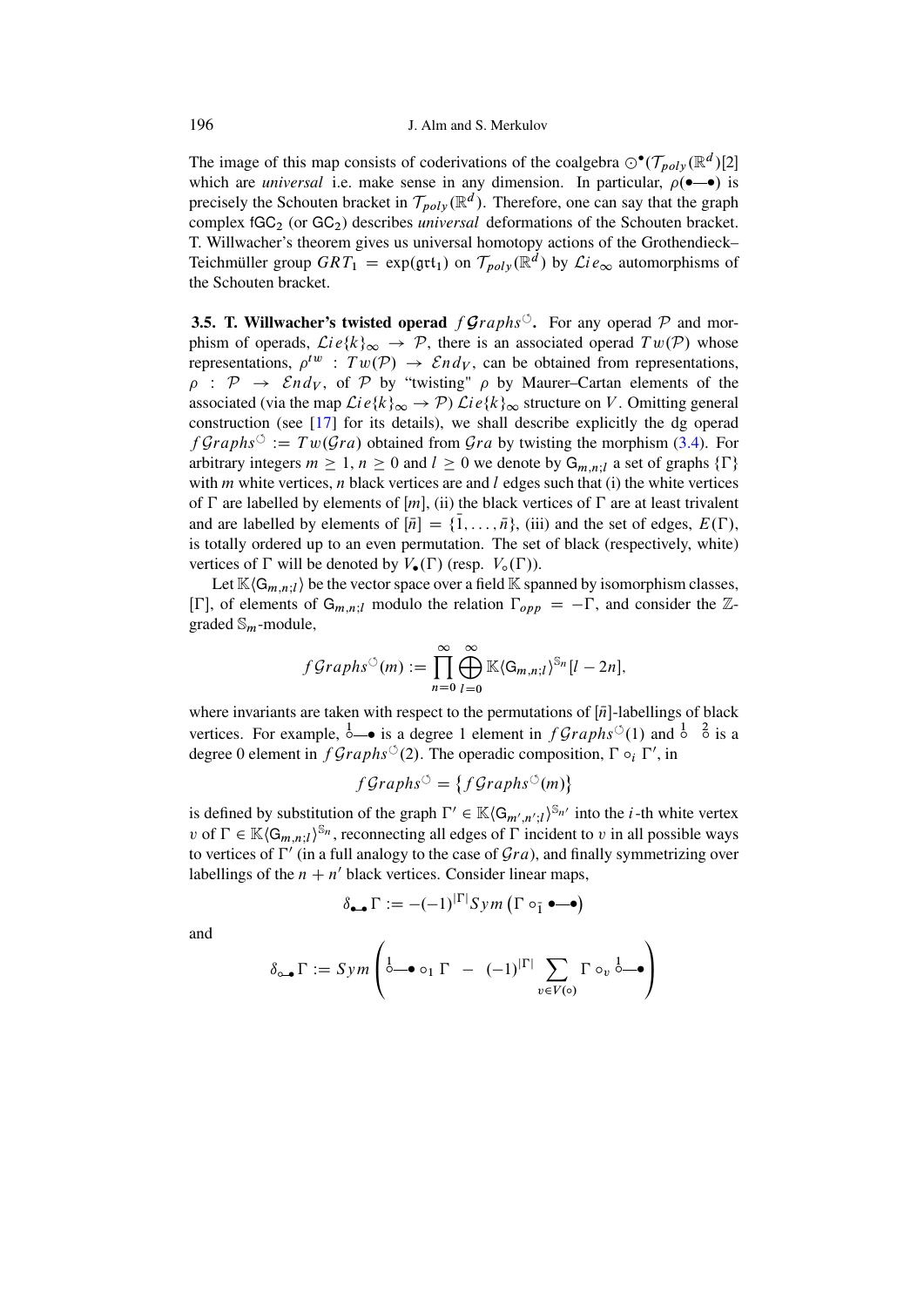where  $Sym$  stands for the symmetrization of black vertex labellings. Note that in this case  $\delta^2_{\bullet\bullet}\neq 0$  and  $\delta^2_{\circ\bullet}\neq 0$  in general, but their sum  $\delta_{\circ\bullet}+\delta_{\bullet\bullet}$  makes  $fGraphs^{\circ\circ}$ into an operad of *complexes* [\[17\]](#page-29-1).

The dg suboperad of  $fGraphs^{\circ}$  consisting of graphs  $\Gamma$  which have no connected component consisting solely of black vertices is denoted in [\[17\]](#page-29-1) by  $Graphs^{\circ}$ . The inclusions of the suboperads of graphs without tadpoles,  $fGraphs$  and  $Graphs$ , into  $fGraphs^{\circ}$  and, respectively,  $Graphs^{\circ}$ , are quasi-isomorphisms. [\[17\]](#page-29-1) Hence we may without loss of generality replace the operads  $fGraphs^{\circ}$  and  $Graphs^{\circ}$  by these suboperads  $fGraphs$  and  $Graphs$ .

There is a morphism of dg operads [\[19\]](#page-29-3)

$$
Ass_{\infty} \longrightarrow Ass \longrightarrow Graphs
$$

where the first arrow is a natural projection and the second map is given on the generators of the operad  $\mathcal{A}$ ss by

$$
\bigwedge_1^1 \begin{array}{c} \downarrow \\ \searrow \end{array} \rightarrow \begin{array}{cc} \frac{1}{6} & \frac{2}{6} \\ \end{array}
$$

The standard construction [\[14\]](#page-28-11) gives us a dg Lie algebra, Def( $\mathcal{A}ss \rightarrow \mathcal{Graphs}$ ), whose elements,  $\Gamma$ , are linear combinations of graphs from  $\mathbb{K}\langle G_{m,n;l}\rangle^{\mathbb{S}_n}$ ,  $m, n, l \geq 0$ , equipped with a total order on the set of white vertices of  $\Gamma$  (so that in pictures we can depict vertices of such graphs as lying on a line) and with degree  $2n+m-l-1$ . The differential on Def $(\mathcal{A}ss_{\infty} \rightarrow fGraphs)$  is a sum,

<span id="page-12-1"></span>
$$
\delta = \delta_{\circ} + \delta_{\circ} + \delta_{\bullet} \tag{3.5}
$$

where

$$
\delta_{\circ \circ} \Gamma := \left( \begin{pmatrix} 1 & 2 \\ 0 & 0 \end{pmatrix} \circ_1 \Gamma + \begin{pmatrix} 1 & 2 \\ 0 & 0 \end{pmatrix} \circ_2 \Gamma \right) - (-1)^{|\Gamma|} \sum_{v \in V(\circ)} \Gamma \circ_v (\begin{pmatrix} 1 & 2 \\ 0 & 0 \end{pmatrix}
$$

The first cohomology group of this deformation complex was computed in appendix E of [\[17\]](#page-29-1),

$$
H^{i} \left( \text{Def}(\mathcal{A}ss_{\infty} \to Graphs) \right) = \begin{cases} \text{gtt}_{1} \oplus \mathbb{R}[-1] & \text{for } i = 1, \\ \mathbb{R}[\mathbb{S}_{2}] & \text{for } i = 0, \\ 0 & \text{for } i \leq -1, \end{cases}
$$
 (3.6)

where the summand  $\mathbb{R}[-1]$  in  $H^1(\text{Def}(\mathcal{A}ss_{\infty} \to Graphs))$  is generated by the following graph

<span id="page-12-0"></span>
$$
\sum_{\sigma \in \mathbb{S}_3} (-1)^{\sigma} \sum_{\sigma(1) \ \sigma(2) \ \sigma(3)} \in \text{Def}(\mathcal{A}_{ss_{\infty}} \to \text{Graphs}). \tag{3.7}
$$

and  $H^0$  (Def( $\mathcal{A}ss_{\infty} \rightarrow Graphs$ )) is generated by  $\frac{1}{2}$ .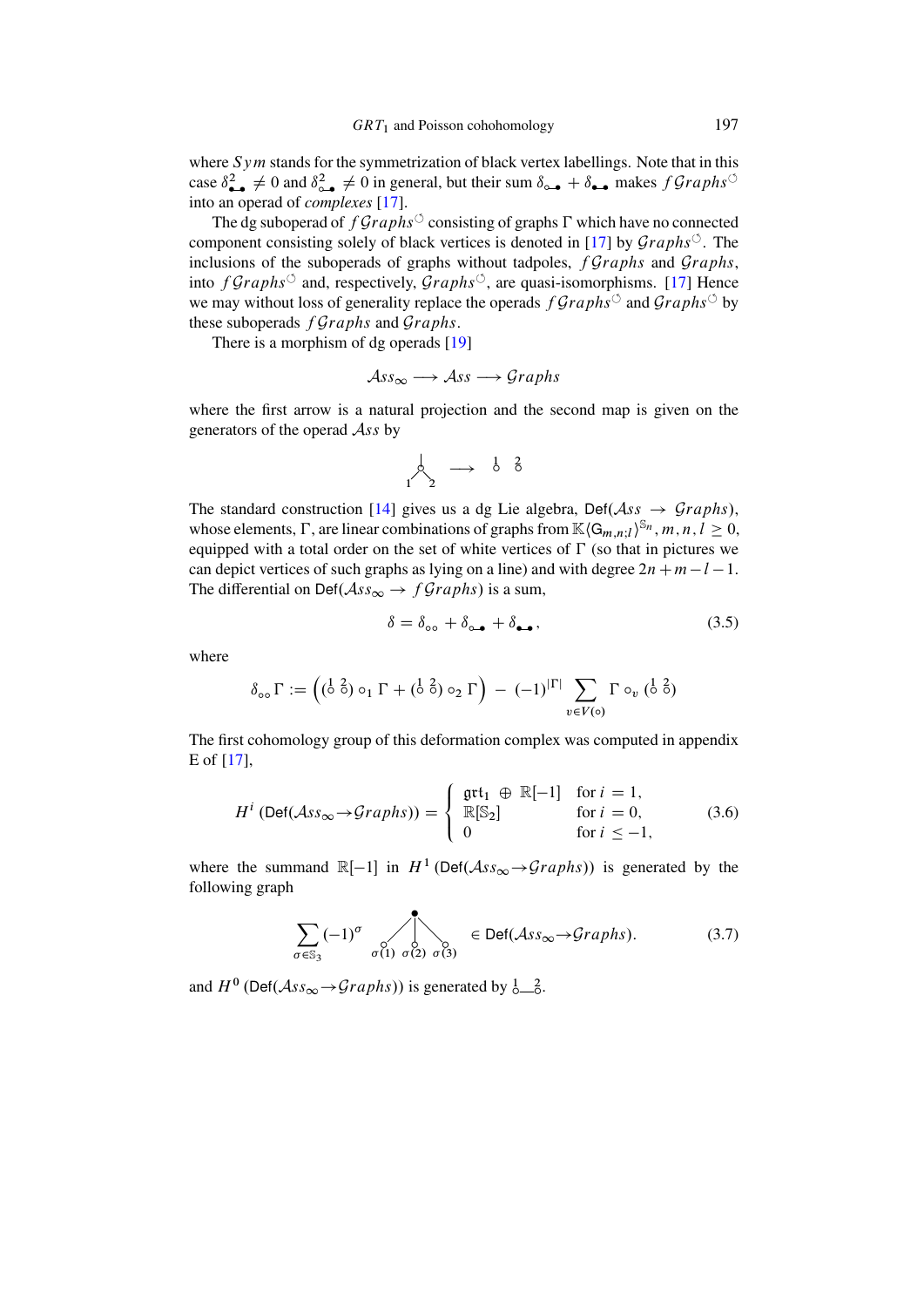**Lemma 3.5.1.**  $H^1$  (Def( $\mathcal{A}ss_{\infty} \to f\mathcal{G}raphs$ )) =  $\mathfrak{grt}_1 \oplus \mathbb{R}[-1]$ .

*Proof.* As a complex  $Def(Ass_{\infty} \rightarrow fGraphs)$  is isomorphic to the tensor product of complexes

$$
\mathsf{Def}(\mathcal{A} \mathit{ss}_{\infty} \rightarrow \mathcal{G} \mathit{raphs}) \otimes \odot^{\bullet \geq 0}(\mathsf{GC}_2[-2])
$$

so that

$$
H^{1} \left( \text{Def}(\mathcal{A}ss_{\infty} \to f\mathcal{G}raphs) \right) = \sum_{i \in \mathbb{Z}} H^{i} \left( \text{Def}(\mathcal{A}ss_{\infty} \to \mathcal{G}raphs) \right)
$$

$$
\otimes H^{-i-1}(\odot^{\bullet \geq 0} \text{GC}_{2})
$$

$$
= H^{1} \left( \text{Def}(\mathcal{A}ss_{\infty} \to \mathcal{G}raphs) \right),
$$

because  $H^{\leq -1}(\mathsf{GC}_2) = 0$  and  $H^{\leq -1}((\mathsf{Def}(\mathcal{A}ss_{\infty} \to \mathcal{G}raphs)) = 0$  according to Thomas Willwacher [\[17,](#page-29-1) [19\]](#page-29-3).  $\Box$ 

Note that in general the inclusion map of complexes,

$$
\text{Def}(\mathcal{A}ss_{\infty} \to \mathcal{G}raphs) \longrightarrow \text{Def}(\mathcal{A}ss_{\infty} \to f\mathcal{G}raphs),
$$

induces an *injection* on cohomology,

$$
H^i \left( \text{Def}(\mathcal{A} \mathit{ss}_\infty \to \mathcal{G} \mathit{raphs}) \right) \hookrightarrow H^i \left( \text{Def}(\mathcal{A} \mathit{ss}_\infty \to \mathit{f} \mathcal{G} \mathit{raphs}) \right)
$$

since Def $(Ass_{\infty} \rightarrow Graphs)$  is direct summand of Def $(Ass_{\infty} \rightarrow fGraphs)$ .

**3.6.** A mapping cone of the Willwacher map. It was proven in  $\left[17\right]$  that there is a degree 1 morphism of complexes,

$$
\mathfrak{W}: (\mathsf{GC}_2, \delta_{\bullet \bullet}) \longrightarrow (\mathsf{Def}(\mathcal{A}\mathit{ss}_{\infty} \rightarrow f\mathit{Graphs}), \delta).
$$

which induces an *injection* on cohomology [\[17,](#page-29-1) [19\]](#page-29-3)

$$
[\mathfrak{W}]: H^i(\mathsf{GC}_2) \longrightarrow H^i(\mathsf{Def}(\mathcal{A}\mathit{ss}_{\infty} \rightarrow f\mathit{Graphs})).
$$

The map  $\mathfrak W$  sends a graph  $\gamma \in \text{GC}_2$  (with, say, *n* black vertices) to a linear combination of graphs with  $n$  black vertices and one white vertex,

$$
\mathfrak{W}(\gamma) := \frac{1}{\# V(\gamma)!} \sum_{v \in V(\gamma)} \int_{1}^{\gamma} v =: \int_{1}^{\gamma} (3.8)
$$

where set of edges of  $\mathfrak{W}(\gamma)$  is ordered by putting the new edge after the edges of  $\gamma$ . Let  $\int_0^{\gamma}$ y<br> stands for the graph obtained by attaching  $\int$  to the vertex v of  $\gamma$ ; the  $Mac(\mathfrak{W})$  be the mapping cone of the map  $\mathfrak{W}$ , that is, the direct sum (without the standard degree shift as the map  $\mathfrak W$  has degree  $+1$ )

$$
Mac(\mathfrak{W}) = Def(\mathcal{A}ss_{\infty} \to fGraphs) \oplus GC_2
$$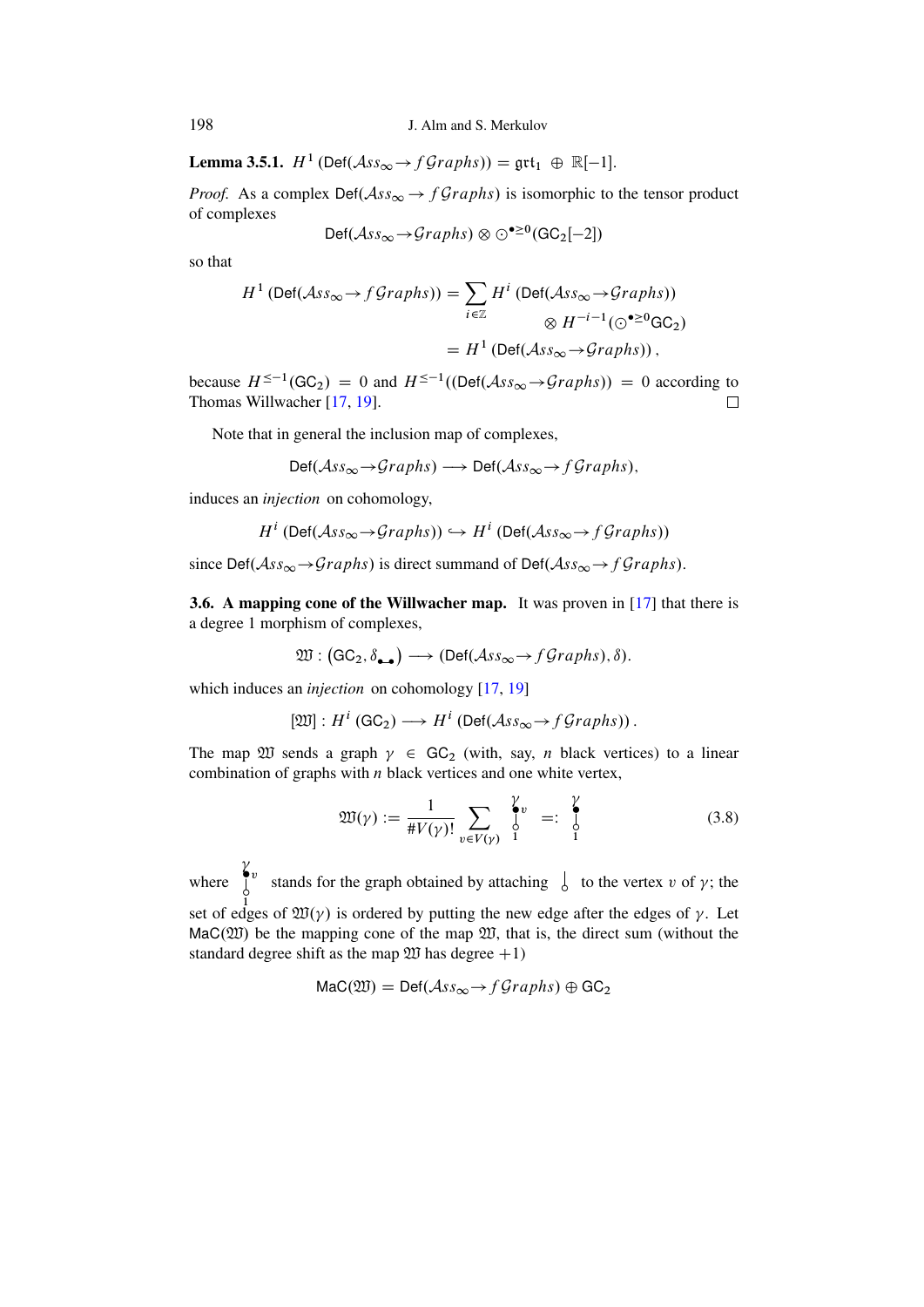equipped with the differential

$$
d: \text{ Def}(\mathcal{A}ss_{\infty} \to f\mathcal{G}raphs) \oplus \text{GC}_2 \longrightarrow \text{Def}(\mathcal{A}ss_{\infty} \to f\mathcal{G}raphs) \oplus \text{GC}_2
$$
  

$$
(\Gamma, \gamma) \longrightarrow (\delta\Gamma + \mathfrak{W}(\gamma), \delta_{\bullet\bullet}\gamma).
$$

There is a natural representation  $[17]$  of the Lie algebra  $GC<sub>2</sub>$  on the vector space  $\text{Def}(\mathcal{A}ss_{\infty} \to f\mathcal{G}raphs),$ 

$$
\circ : \text{ GC}_2 \times \text{Def}(\mathcal{A}ss_{\infty} \to f\mathcal{G}raphs) \longrightarrow \text{Def}(\mathcal{A}ss_{\infty} \to f\mathcal{G}raphs) (\gamma, \Gamma) \longrightarrow \Gamma \cdot \gamma := \sum_{v \in V_{black}(\Gamma)} \Gamma \circ_v \gamma
$$

given by substitution of the graph  $\gamma$  into black vertices of the graph  $\Gamma$ . This action can be used to make  $\text{Mac}(\mathfrak{W})$  into a Lie algebra with the brackets,

<span id="page-14-0"></span>
$$
[(\Gamma_1, \gamma_1), (\Gamma_2, \gamma_2)] := ([\Gamma_1, \Gamma_2] + \Gamma_1 \cdot \gamma_2 - (-1)^{|\Gamma_2||\gamma_1|} \Gamma_2 \cdot \gamma_1, [\gamma_1, \gamma_2]). \tag{3.9}
$$

The differential  $d$  respects these brackets so that

$$
(\text{Mac}(\mathfrak{W}), [ , ], d) \tag{3.10}
$$

:

<span id="page-14-1"></span>is a differential graded Lie algebra. For future reference we need the following **Lemma 3.6.1.**  $H^1(\text{Mac}(\mathfrak{W}), d) = \mathbb{R}[-1]$ .

*Proof.* There is a short exact sequence of dg Lie algebras,

$$
0 \longrightarrow \text{Def}(\mathcal{A}ss_{\infty} \to f\mathcal{G}raphs) \stackrel{\alpha}{\longrightarrow} \text{Mac}(\mathfrak{W}) \stackrel{\beta}{\longrightarrow} \text{GC}_2 \longrightarrow 0
$$

where

$$
\alpha: \quad \text{Def}(\mathcal{A}ss_{\infty} \to \mathcal{G}raphs) \quad \longrightarrow \quad \text{Def}(\mathcal{A}ss_{\infty} \to \mathcal{f}Graphs) \oplus \text{GC}_2
$$
\n
$$
\Gamma \qquad \longrightarrow \qquad (\Gamma, 0)
$$

and

$$
\beta: \text{ Def}(\mathcal{A}ss_{\infty} \to fGraphs) \oplus \text{GC}_2 \longrightarrow \text{GC}_2
$$
  

$$
(\Gamma, \gamma) \longrightarrow \gamma
$$

are the natural maps. We have, therefore, a piece of the associated long exact sequence of cohomology groups,

$$
H^{i}(\text{GC}_2) \stackrel{[20]}{\rightarrow} H^{i+1}(\text{Def}(\mathcal{A}ss_{\infty} \rightarrow f\mathcal{G}raphs)) \stackrel{[\alpha]}{\rightarrow} H^{i+1}(\text{Mac}(20))
$$

$$
\stackrel{[\beta]}{\rightarrow} H^{i+1}(\text{GC}_2) \stackrel{[20]}{\rightarrow} H^{i+2}(\text{Def}(\mathcal{A}ss_{\infty} \rightarrow f\mathcal{G}raphs))
$$

As the map  $[\mathfrak{W}]$  is injective, we obtain

$$
H^{i+1}(\text{Mac}(\mathfrak{W})) = \frac{H^{i+1}(\text{Def}(\mathcal{A}ss_{\infty} \to fGraphs))}{[\mathfrak{W}](H^i(\text{GC}_2))}
$$

Since  $H^0(\text{GC}_2) = \text{grt}_1$  and  $H^1(\text{Def}(\mathcal{A}ss_{\infty} \to f\mathcal{G}raphs)) = \text{grt}_1 \oplus \mathbb{R}[-1]$  the claim follows. $\Box$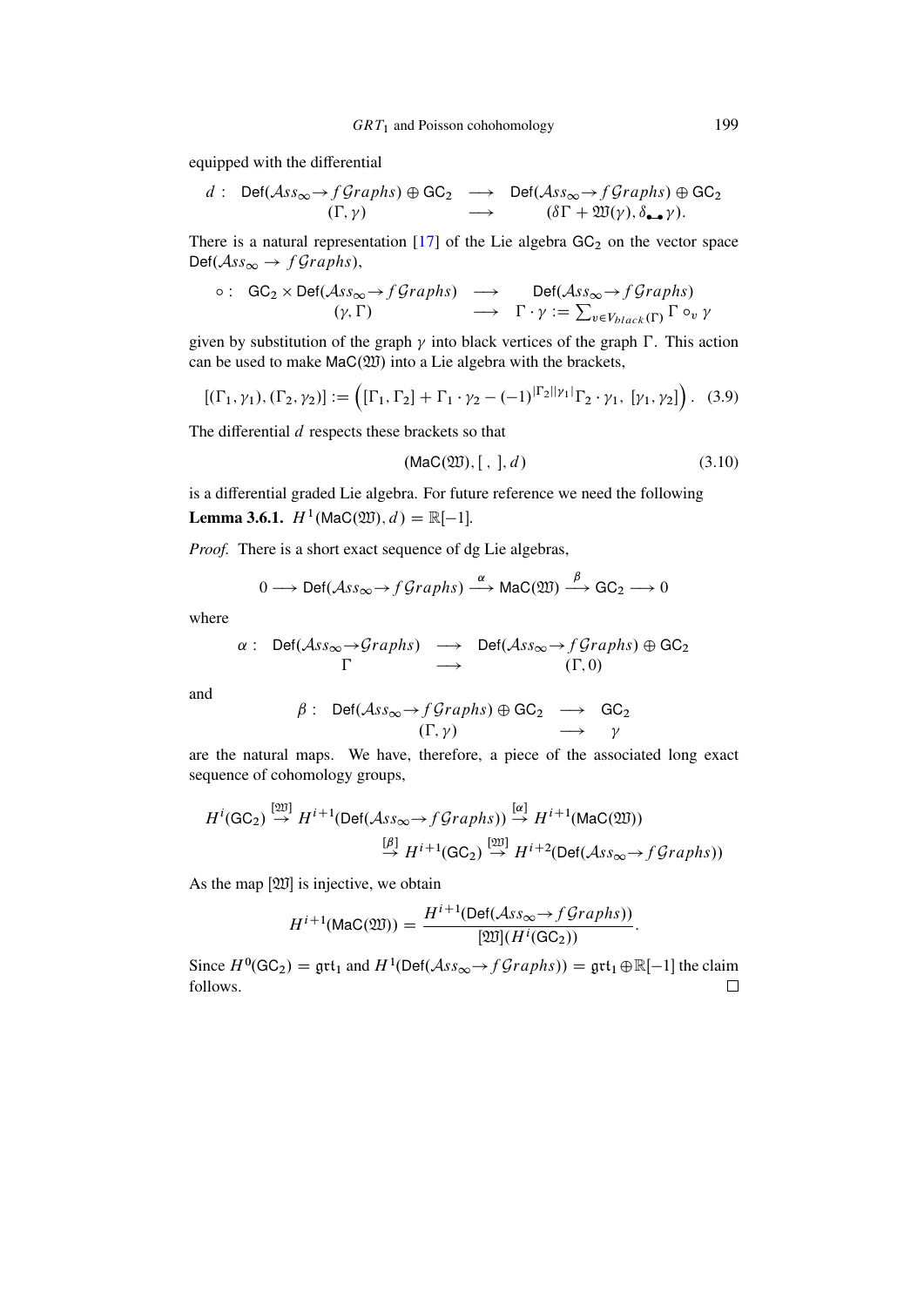# 4. Universal  $ncG_{\infty}$  deformations of the standard Gerstenhaber algebra structure in  $\mathcal{T}_{poly}(\mathbb{R}^d)$

**4.1. Two-coloured version of**  $\mathcal{G}ra$ **.** Let  $\mathcal{G}ra = {\mathcal{G}ra(n)}_{n\geq1}$  be the operad defined in [§3.2;](#page-8-2) from now one we assume that vertices of graphs from  $Gra$  are coloured in black. For arbitrary integers  $m \geq 1$ ,  $n \geq 0$  and  $l \geq 0$  we denote by  $G'_{m,n;l}$  the set of tadpoles-free graphs  $\{\Gamma\}$  with m white vertices, n black vertices and l edges, such that

- (i) the set of white vertices,  $V_o(\Gamma)$ , of  $\Gamma$  is equipped with a total order (so that in our pictures white vertices will depicted as lying on a line),
- (ii) there is a bijection  $V_o(\Gamma) \rightarrow [m]$  (which does not, in general, respect total orders),
- (iii) there is a bijection from the set,  $V_{\bullet}(\Gamma)$ , of black vertices of  $\Gamma$  to the set  $[\bar{n}] =$  $\{1, \ldots, \bar{n}\},\$
- (iv) the black vertices of  $\Gamma$  are at least trivalent,
- (v) the set of edges,  $E(\Gamma)$ , is equipped with an orientation, i.e. it is totally ordered up to an even permutation.

Note that graphs from  $G'_{m,n;l}$  can have connected components consisting of graphs with solely black vertices. Let  $\mathbb{K}\langle G'_{m,n;l}\rangle$  be the vector space over a field  $\mathbb K$  spanned by isomorphism classes,  $[\Gamma]$ , of elements of  $G_{m,n;l}$  modulo the relation  $\Gamma_{opp} = -\Gamma$ , where the graph  $\Gamma_{opp}$  is identical to  $\Gamma$  except that it has the opposite orientation. Consider the following collection of Z-graded S-modules,

$$
\mathcal{G}ra^{\circ\bullet} := \left\{\bigoplus_{N=m+n} \operatorname{Ind}_{\mathbb{S}_N}^{\mathbb{S}_m \times \mathbb{S}_{\bar{n}}} \left\{\mathcal{G}ra(m,n) := \bigoplus_{l=0}^{\infty} \mathbb{K}\langle G'_{m,n;l}\rangle[l] \right\}_{m \geq 1, n \geq 0}, \{\mathcal{G}ra(n)\}_{n \geq 1} \right\}.
$$

It has a structure of a 2-coloured operad with compositions

$$
\begin{array}{rcl}\n\circ_i: & \mathcal{G}ra(m_1, n_1) \otimes \mathcal{G}ra(m_2, n_2) \longrightarrow & \mathcal{G}ra(m_1 + m_2 - 1, n_1 + n_2), \quad i \in [m_1] \\
\circ_i: & \mathcal{G}ra(m, n_1) \otimes \mathcal{G}ra(n_2) \longrightarrow & \mathcal{G}ra(m, n_1 + n_2 - 1), \quad i \in [n_1] \\
\circ_i: & \mathcal{G}ra(n_1) \otimes \mathcal{G}ra(n_2) \longrightarrow & \mathcal{G}ra(n_1 + n_2 - 1), \quad i \in [n_1],\n\end{array}
$$

given by graph substitutions as in the case of  $\mathcal{G}ra$ .

Proposition 4.1.1. *There is a morphism of operads*

$$
f : nc\mathcal{G} \longrightarrow \mathcal{G}ra^{\circ\bullet}
$$

*given on generators as follows,*

$$
\downarrow_2 \qquad \qquad \downarrow_2 \qquad \longrightarrow \qquad \frac{1}{6}, \qquad \qquad \downarrow_2 \qquad \longrightarrow \qquad \frac{1}{6}, \qquad \qquad \downarrow_2 \qquad \longrightarrow \qquad \frac{1}{2} \qquad \qquad (4.1)
$$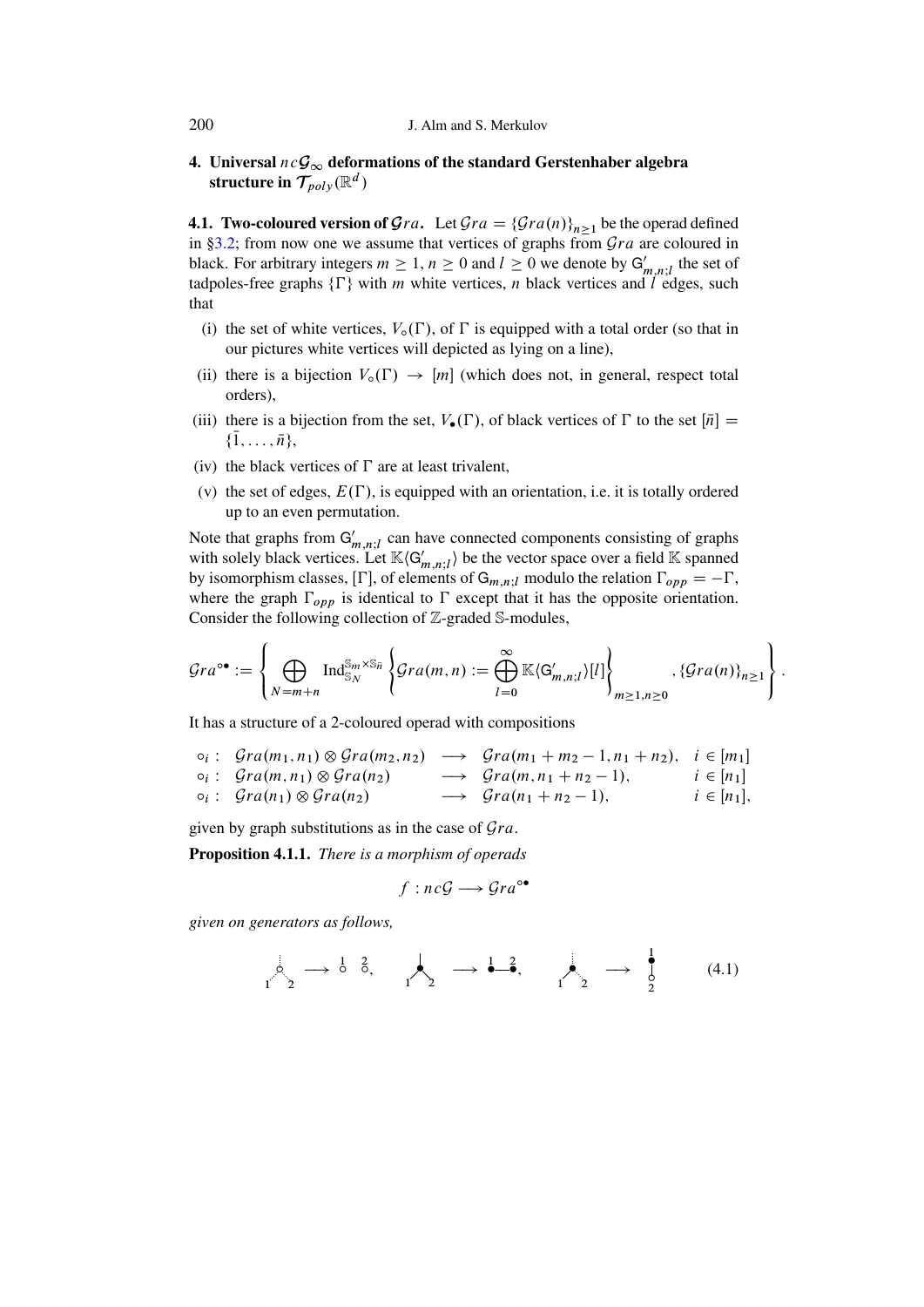*Proof.* We have to check that the map f respects relations  $(2.7)$ ,  $(2.8)$  and  $(2.6)$ . For example,

$$
f\left(\begin{array}{ccc} \frac{1}{2} & - & \frac{1}{2} \\ \frac{1}{2} & \frac{1}{3} & - & \frac{1}{2} \\ \frac{1}{2} & \frac{1}{2} & \frac{1}{2} \end{array}\right) = \begin{array}{ccc} \frac{1}{2} & \circ_2 & \frac{1}{2} & - & \frac{1}{2} \\ \frac{1}{2} & \circ_2 & \frac{1}{2} & - & \frac{1}{2} \\ \frac{1}{2} & \frac{1}{2} & \frac{1}{2} & - & \frac{1}{2} \\ \frac{1}{2} & \frac{1}{2} & \frac{1}{2} & - & \frac{1}{2} \\ \frac{1}{2} & \frac{1}{2} & \frac{1}{2} & - & \frac{1}{2} \\ \frac{1}{2} & \frac{1}{2} & \frac{1}{2} & \frac{1}{2} \end{array}
$$

Analogously one checks all other relations.

**Theorem 4.1.2.** *The deformation complex,*  $\text{Def}(ncG_{\infty} \rightarrow Gra^{\circ\bullet})$ *, of the morphism* 

$$
f_o: nc \mathcal{G}_{\infty} \xrightarrow{proj} nc \mathcal{G} \xrightarrow{f} \mathcal{G} ra^{\circ \bullet}
$$

*is isomorphic as a dg Lie algebra to* MaC( $20$ ).

*Proof.* As a graded vector space  $Def(n c \mathcal{G}_{\infty} \to \mathcal{G} r a^{\circ \bullet})$  is identical to the space of homomorphisms, Hom<sub>S</sub> $(E, \mathcal{G}ra^{\circ\bullet})[-1]$ , of S-modules, where  $E = \{E(N)\}\$ is the S-module of generators of  $ncG_{\infty}$ . The latter S-module splits as a direct sum,

$$
E(N) = E_1(N) \oplus E_2(N),
$$

where  $E_1(N)$  is spanned as a vector space by corollas [\(2.1\)](#page-3-0) and hence is given by

$$
E_1(N) = sgn_N[2n-3]
$$

where  $sgn_N$  is the the one-dimensional sign representation of  $\mathcal{S}_N$ . The  $\mathcal{S}_N$ -module  $E_2(N)$  is spanned by corollas [\(2.2\)](#page-4-0) and hence equals

$$
E_2(N) = \bigoplus_{\substack{N=m+n\\m\geq 1,n\geq 0}} \operatorname{Ind}_{\mathbb{S}_N}^{\mathbb{S}_m \times \mathbb{S}_n} \mathbb{K}[\mathbb{S}_m] \otimes \operatorname{sgn}_n[2n+m-2].
$$

Therefore, we have an isomorphism of graded vector spaces

$$
Def(n c \mathcal{G}_{\infty} \to \mathcal{G}ra^{\circ \bullet}) = \prod_{N} \text{Hom}_{\mathbb{S}} (E_2(N), \mathcal{G}ra^{\circ \bullet}(N)) [-1]
$$
  
\n
$$
\oplus \prod_{N} \text{Hom}_{\mathbb{S}} (E_1(N), \mathcal{G}ra^{\circ \bullet}(N)) [-1]
$$
  
\n
$$
= \text{Def}(\mathcal{A}ss_{\infty} \to f\mathcal{G}raphs) \oplus \text{GC}_2
$$
  
\n
$$
= \text{Mac}(\mathfrak{W})
$$

One reads the Lie algebra structure in Def $(nc\mathcal{G}_{\infty} \rightarrow \mathcal{G}ra^{\circ\bullet})$  from the differential  $(2.3)$  and  $(2.4)$  and easily concludes that it is given precisely by the Lie bracket  $[ , ]$ 

 $\Box$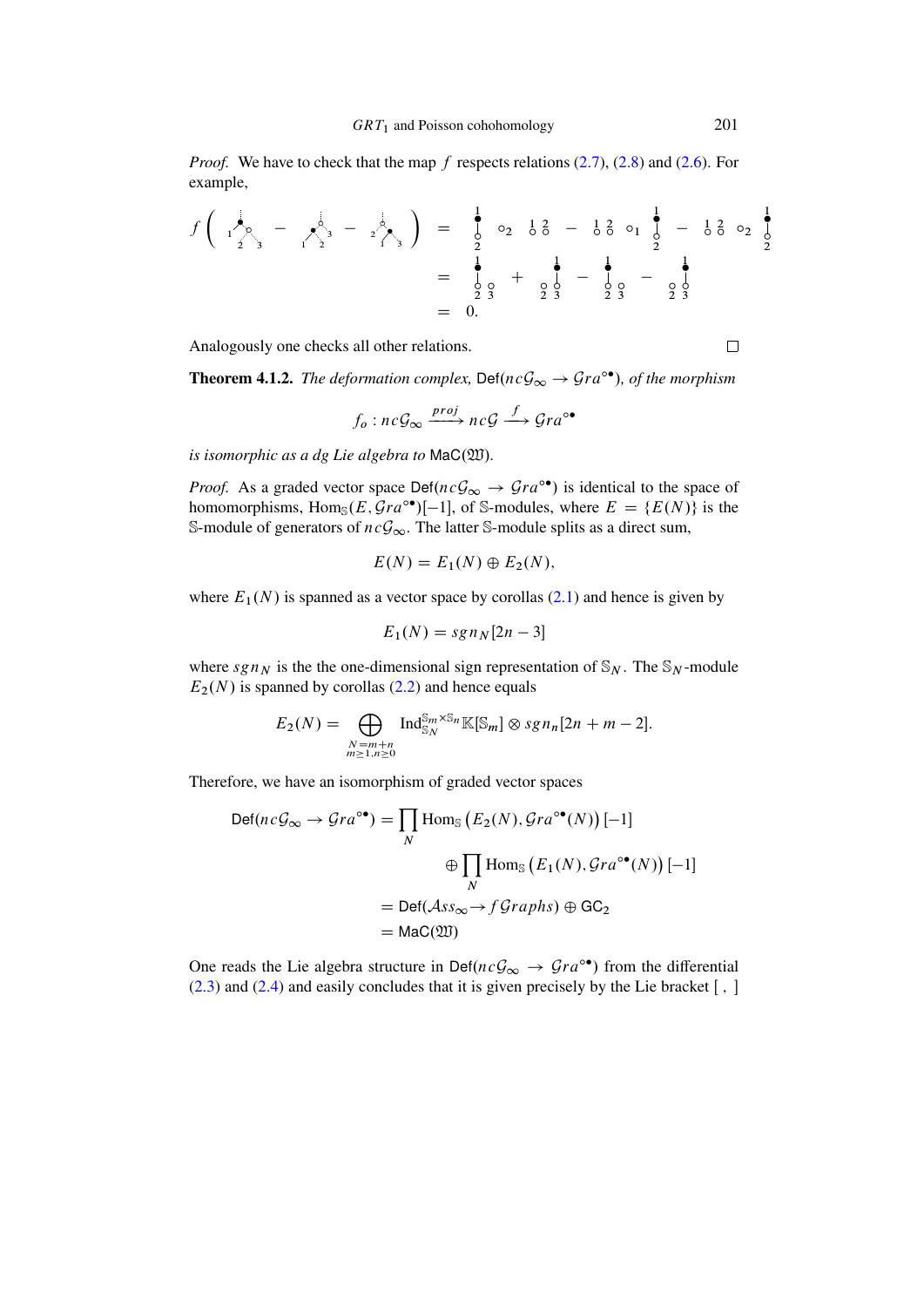given in [\(3.9\)](#page-14-0). Next, there is a 1-1 correspondence between Maurer–Cartan elements,  $\Gamma$ ,

$$
[\Gamma,\Gamma]=0,
$$

and morphisms of operads  $nc\mathcal{G}_{\infty} \rightarrow \mathcal{G}ra^{\circ\bullet}$  (cf. [\[14\]](#page-28-11)). The morphism  $f_0$  is represented by the following Maurer–Cartan element,

<span id="page-17-0"></span>
$$
\Gamma_0 = \left( \circ \circ + \stackrel{\bullet}{\circ} , \bullet - \bullet \right) \tag{4.2}
$$

so that the differential in Def $(nc\mathcal{G}_{\infty} \rightarrow \mathcal{G}ra^{\circ\bullet})$  is given by  $[\Gamma_0, ]$  and hence coincides precisely with the differential  $d$  in  $\text{Mac}(\mathfrak{W})$ . The theorem is proven.  $\Box$ 

4.2. A canonical representations of  $Gra^{\circ\bullet}$  in polyvector fields and an exotic  $nc\mathcal{G}_{\infty}$  structure. There is a representation of the two-coloured operad  $Gra^{\circ\bullet}$  in the two-coloured endomorphism operad,  $\mathcal{E} nd_{\mathcal{T}_{poly}(R^d), \mathcal{T}_{poly}(R^d)}$ , of two copies of the space  $\mathcal{T}_{poly}(R^d)$  given by formulae which are completely analogous to [\(3.2\)](#page-8-1). Hence there is an induced of morphism of dg Lie algebras

$$
\text{Mac}(\mathfrak{W}) = \text{Def}(nc\mathcal{G}_{\infty} \to \mathcal{G}ra^{\circ\bullet}) \longrightarrow \text{Def}(nc\mathcal{G}_{\infty} \to \mathcal{E}nd_{\mathcal{T}_{poly}(R^d), \mathcal{T}_{poly}(R^d)}).
$$

The dg Lie algebra Def $(nc\mathcal{G}_{\infty} \to \mathcal{E}nv_{\mathcal{T}_{poly}(R^d), \mathcal{T}_{poly}(R^d)})$  describes  $nc\mathcal{G}_{\infty}$  deformation of the standard Gerstenhaber algebra structure on  $\mathcal{T}_{poly}(R^d)$ . The dg Lie algebra MaC $(20)$  controls, therefore, *universal* deformations of this structure, i.e. the ones which make sense in any dimension  $d$ .

In particular any Maurer–Cartan element,

$$
d\,\Gamma + \frac{1}{2} [\Gamma, \Gamma] = 0
$$

in the dg Lie algebra MaC(200) gives us a universal  $ncG_{\infty}$ -structure in  $\mathcal{T}_{poly}(R^d)$ . Such a structure can be viewed as a deformation of the standard Gerstenhaber algebra structure (corresponding to the graph  $(4.2)$ ) as the above equation can be rewritten as

$$
[\Gamma_0 + \Gamma, \Gamma_0 + \Gamma] = 0.
$$

The dg Lie algebra  $\text{Mac}(\mathfrak{W})$  is naturally filtered by the number of black and white vertices. We assume from now on that  $\text{Mac}(\mathfrak{W})$  is completed with respect to this filtration. Then there is a well-defined action of degree zero elements, g, of  $\text{Mac}(\mathfrak{W})$ on the set of Maurer–Cartan elements,

$$
\breve{\mathsf{A}} \longrightarrow \Gamma^g := e^{ad_g} \breve{\mathsf{A}} - \frac{e^{ad_g} - 1}{ad_g} dg.
$$

The orbits of this action are  $ncG_{\infty}$ -isomorphism classes of universal  $ncG_{\infty}$  structures on polyvector fields.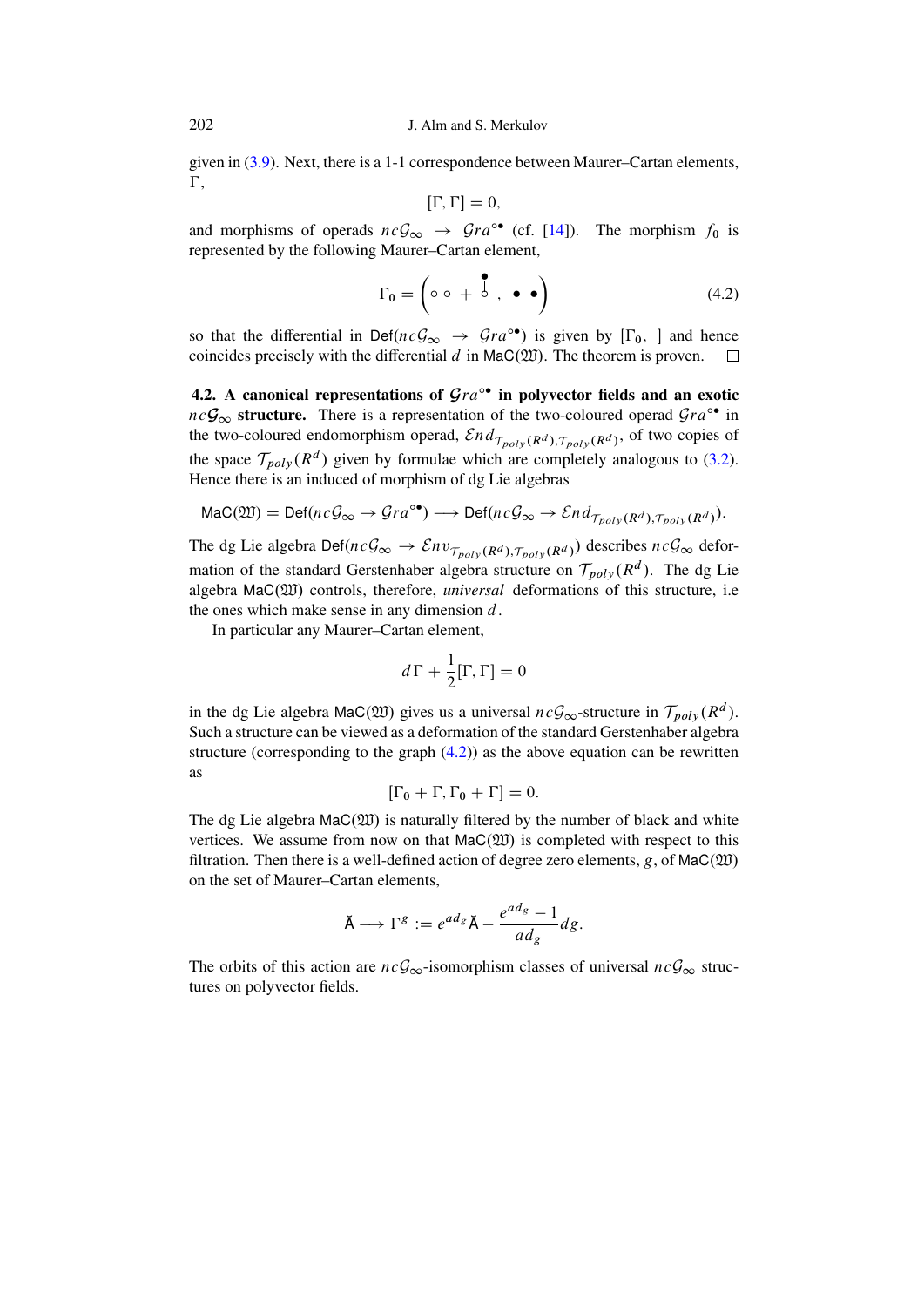Infinitesimal homotopy non-trivial  $ncG_{\infty}$  deformations of the standard Gerstenhaber algebra structure on polyvector fields are classified by the cohomology group  $H<sup>1</sup>$ (MaC(20)). Lemma [3.6.1](#page-14-1) says that there exists at most one homotopy nontrivial universal  $ncG_{\infty}$  deformation of the standard Gerstenhaber algebra structure on polyvector fields. The associated Maurer–Cartan element in  $\text{Mac}(\mathfrak{W})$  was given explicitly in [\[1\]](#page-28-3) in term of periods over the compactified configuration spaces  $\overline{C}_{\bullet,\bullet}(\mathbb{C}),$ 

<span id="page-18-0"></span>
$$
\Gamma_0 + \Gamma = \left( \sum_{m \ge 1, n \ge 0} \sum_{\Gamma \in G''_{m,n;2n+m-2}} \int_{\overline{C}_{m,n}(\mathbb{C})} \Omega_{\Gamma} \Gamma, \quad \bullet \to \right) \tag{4.3}
$$

where

- $G''_{m,n;2n+m-2}$  is the set of equivalence classes of graphs from  $G'_{m,n;2n+m-2}$  which are linearly independent in the space  $\mathbb{K}\langle G'_{m,n;2n+m-2}\rangle$  and have no tadpoles;
- $\Omega_{\Gamma} := \bigwedge_{e \in Edges(\Gamma)} \pi_e^*$  $e^*(\omega)$ ,
- for an edge  $e \in Edges(\Gamma)$  beginning at a vertex (of any colour) labelled by *i* and ending at a vertex (of any colour) labelled by  $j$ ,  $p_e$  is the natural surjection

$$
\pi_e: \qquad C_{n,m}(\mathbb{C}) \qquad \longrightarrow \qquad C_2(\mathbb{C}) = S^1
$$
\n
$$
(z_1, \ldots, z_i, \ldots, z_j, \ldots, z_{n+m}) \qquad \longrightarrow \qquad \frac{z_i - z_j}{|z_i - z_j|}.
$$

• The 1-form  $\omega := \frac{1}{2\pi} dArg(z_i - z_j)$  is the standard homogenous volume form on  $S^1$  normalized so that  $\int_{S^1} \omega = 1$ .

The lowest (in total number of vertices) term in  $\Gamma$  is given by the graph [\(3.7\)](#page-12-0) whose weight is equal to  $1/24$ . Hence Lemma [3.6.1](#page-14-1) and [\[1\]](#page-28-3) imply the following theorem.

<span id="page-18-1"></span>**Theorem 4.2.1.** *Up to*  $ncG_{\infty}$  *isomorphisms, there are only two different universal*  $ncG<sub>\infty</sub>$  structures on polyvector fields, the standard Gerstenhaber one corresponding *to the Maurer–Cartan element [\(4.2\)](#page-17-0) and the exotic one given by [\(4.3\)](#page-18-0).*

### 5. No-Go Theorem

5.1. A class of universal  $\mathcal{A}_{SS_{\infty}}$  structures on Poisson manifolds. For any degree 2 element  $\hbar \pi$  in  $\mathcal{T}_{poly}(\mathbb{R}^d)[\hbar]]$  the operad  $fGraphs$  admits a canonical representation  $\overline{r}$   $\overline{a}$ 

$$
\rho^{\pi}: fGraphs \longrightarrow End_{\mathcal{T}_{poly}(\mathbb{R}^d)[[\hbar]]}^{\mathcal{L}}
$$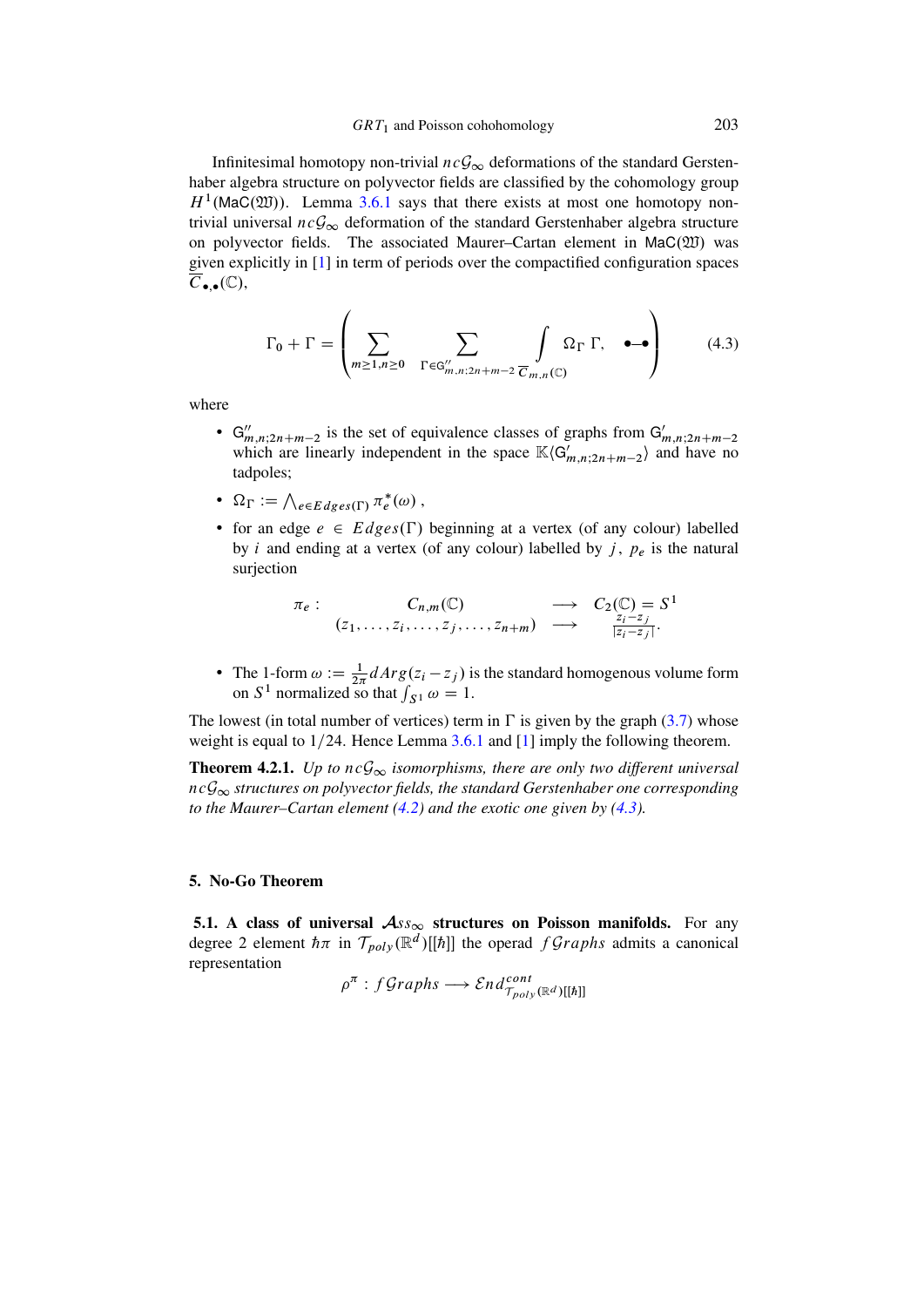of graded operads, which sends a graph  $\Gamma$  from  $Graphs$  with, say, m white vertices and *n* black vertices into a continuous (in the *h*-adic topology) operator  $\rho(\Gamma) \in$  $\text{Hom}(\otimes^m \mathcal{T}_{poly}(\mathbb{R}^d), \mathcal{T}_{poly}(\mathbb{R}^d)[[[\hbar]]$  which is constructed exactly as in the formula [\(3.2\)](#page-8-1) except that black vertices are decorated by the element  $h\pi$ . (From now on we take our operad  $fGraphs$  to be completed with respect to the filtration by the number of black vertices; hence we need to use a degree zero formal parameter  $\hbar$  to ensure convergence of operators  $\rho(\Gamma)$  in the  $\hbar$ -adic topology.) The representation  $\rho^{\pi}$ is a representation of dg operads if  $\pi$  is Poisson and we equip the space of polyvector fields with the Poisson-Lichnerowitz differential.

The Lie algebra  $GC_2$  acts (on the right) on the operad  $fGraphs$ ,

$$
R: fGraphs \times GC_2 \longrightarrow fGraphs
$$
  
( $\Gamma, \gamma$ ) \longrightarrow  $\Gamma \cdot \gamma$ 

by operadic derivations, where  $\Gamma \cdot \gamma$  is obtained from  $\Gamma$  by inserting  $\gamma$  into black vertices [\[17\]](#page-29-1). Let  $I'_{\bullet\bullet}$  be the operadic ideal in  $fGraphs$  generated by graphs of the form  $\Gamma \cdot \bullet \bullet$ . There is natural projection map of operads,

$$
fGraphs \longrightarrow fGraphs' := fGraphs/I'_{\bullet\bullet},
$$

and, for  $\pi$  being a (graded) Poisson structure on  $\mathbb{R}^d$ , that is, for  $\pi$  satisfying  $[\pi, \pi]_S = 0$ , the canonical representation  $\rho^{\pi}$  factors through this projection,

$$
\rho^{\pi}: fGraphs \longrightarrow fGraphs' \longrightarrow End_{\mathcal{T}_{poly}(\mathbb{R}^d)}.
$$

The induced representation  $fGraphs' \rightarrow End_{\mathcal{T}_{poly}(\mathbb{R}^d)}$  we denote by the same letter  $\rho^{\pi}$ . It induces in turn a map of Lie algebras,

$$
\begin{aligned} \text{Def}(\mathcal{A}ss_{\infty} &\to f\mathcal{G}raphs) \longrightarrow \text{Def}(\mathcal{A}ss_{\infty} &\to f\mathcal{G}raphs')\\ &\longrightarrow \text{Def}(\mathcal{A}ss_{\infty} &\to \mathcal{E}nd_{\mathcal{T}_{poly}(\mathbb{R}^d)}) = \text{CoDer}(\otimes^{\bullet \geq 1}(\mathcal{T}_{poly}(\mathbb{R}^d)[1]) \end{aligned}
$$

where

$$
\text{CoDer}(\otimes^{\bullet \geq 1}(\mathcal{T}_{poly}(\mathbb{R}^d)[1]) = \prod_{m \geq 1} \text{Hom}(\otimes^m \mathcal{T}_{poly}(\mathbb{R}^d), \mathcal{T}_{poly}(\mathbb{R}^d))[1-m]
$$

is the Gerstenhaber Lie algebra of coderivations of the tensor coalgebra  $\otimes$ <sup>•>1</sup>( $\mathcal{T}_{poly}(\mathbb{R}^d)[1]$ ). Hence any Maurer–Cartan element  $\Gamma$ ,

$$
[\Gamma,\Gamma]=0,
$$

in the Lie algebra Def( $\mathcal{A}ss_{\infty} \to f\mathcal{G}raphs'$ ) induces, for any fixed Poisson structure on  $\mathbb{R}^d$ , a universal  $\mathcal{A}ss_{\infty}$  algebra structure on  $\mathcal{T}_{poly}(\mathbb{R}^d)$ . Moreover, two such universal  $\mathcal{A}ss_{\infty}$  structures,  $\Gamma_1$  and  $\Gamma_2$ , are universally  $\mathcal{A}ss_{\infty}$  isomorphic if and only if there exists a degree zero element  $h \in \text{Def}(\mathcal{A}ss_{\infty} \rightarrow f\mathcal{G}raphs')$  such that

$$
\Gamma_2 = e^{\mathrm{ad}_h} \Gamma_1,
$$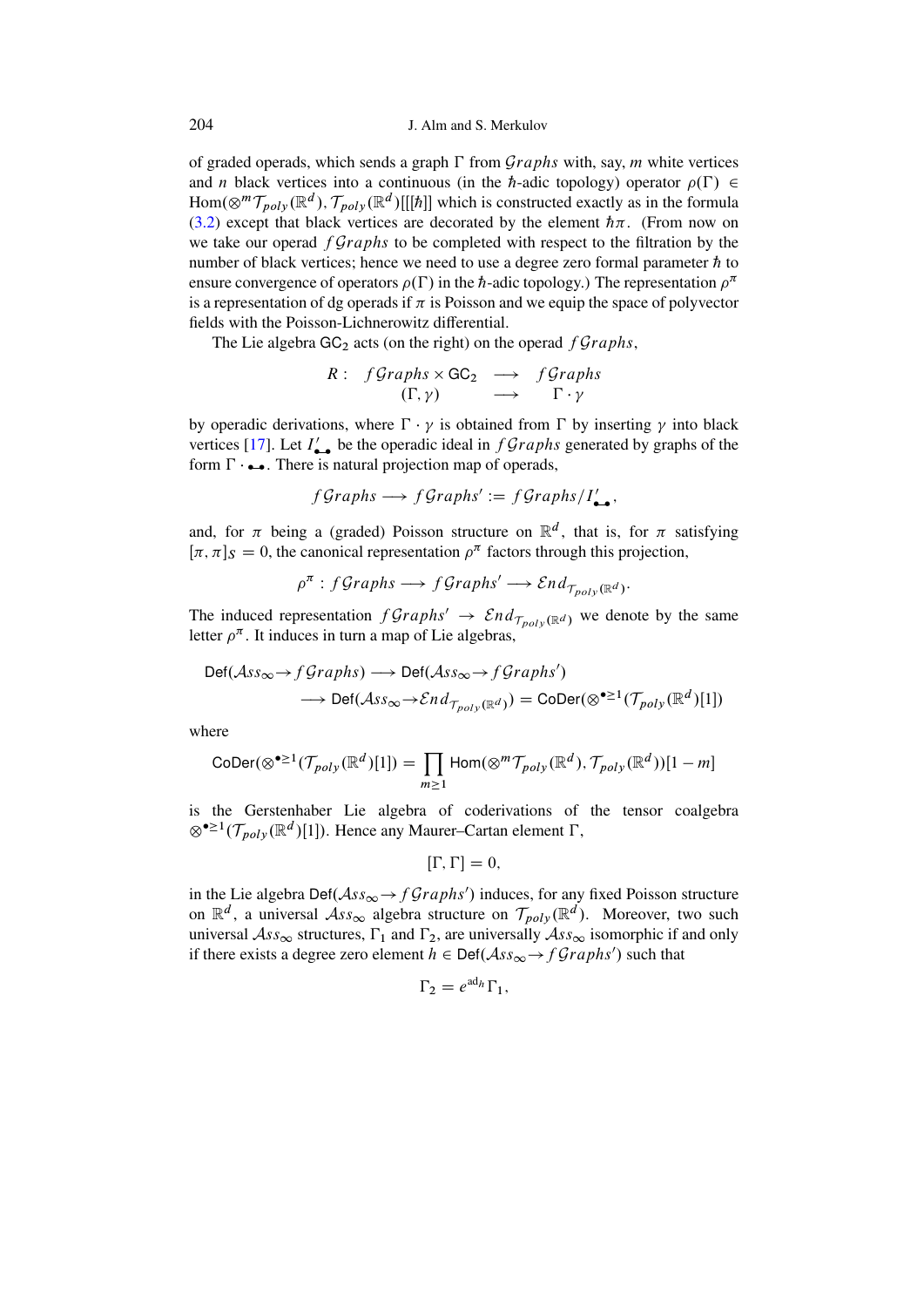where  $ad<sub>h</sub>$  stands for the adjoint action. Note that, due to the filtrations of the Lie algebra  $\text{Def}(\mathcal{A}ss_{\infty} \to f\mathcal{G}raphs')$  by the numbers of white and black vertices, there is no convergence problem in taking the exponent of  $\text{ad}_h$ .

It is easy to see that

$$
\Gamma_0=\text{d}\circ+\text{d}\bullet
$$

is a Maurer–Cartan element in Def( $\mathcal{A}ss_{\infty} \to f\mathcal{G}raphs'$ ) (but *not* in Def( $\mathcal{A}ss_{\infty} \to$ f Graphs)!), and the associated  $\mathcal{A}ss_{\infty}$  structure in  $(\mathcal{T}_{poly}(\mathbb{R}^d), \pi)$  is the standard structure of a Poisson complex, that is, a wedge product  $\wedge$  (corresponding to the graph  $\infty$ ) and the differential  $d_{\pi} = [\hbar \pi, \,]_S$  (corresponding to the graph  $\infty$ ). Hence  $\Gamma_0$  makes Def $(Ass_{\infty} \rightarrow fGraphs')$  into a complex with the differential  $d := [\Gamma_0, ]$ . It is clear that the natural projection of Lie algebras

$$
p : \text{Def}(\text{Ass}_{\infty} \to f\text{Graphs}) \longrightarrow \text{Def}(\text{Ass}_{\infty} \to f\text{Graphs}')
$$

is compatible with the differentials.

Let  $\gamma$  be a degree zero cycle in the graph complex GC<sub>2</sub>, representing some cohomology class from  $\mathfrak{grt}_1$ . Then

$$
\Gamma_0^{\gamma} := \Gamma_0 \cdot e^{\gamma} = \circ \circ + \circ \bullet + \bigg|_0^{\gamma} + \frac{1}{2!} \bigg|_0^{\gamma \cdot \gamma} + \dots
$$

is again a Maurer–Cartan element in Def( $\mathcal{A}ss_{\infty} \to f\mathcal{G}raphs'$ ). The associated  $\mathcal{A}ss_{\infty}$  structure in  $(\mathcal{T}_{poly}(\mathbb{R}^d), \pi)$  consists of the standard wedge product  $\wedge$ (corresponding to the graph  $\infty$ ) and the differential  $d_{g(\pi)} = [g(h\pi), ]_S$ , where  $g = \exp(\gamma)$  is the element of the group  $GRT_1$  corresponding to  $\gamma$ . The element in the difference  $\Gamma_0^{\gamma} - \Gamma_0$  with lowest number of vertices is

# $\frac{\gamma}{\bullet}$ ı

It defines a cycle in both complexes  $\text{Def}(\mathcal{A}ss_{\infty} \to f\mathcal{G}raphs)$  and  $\text{Def}(\mathcal{A}ss_{\infty} \to f\mathcal{G}raphs)$  $f$ Graphs'). It is shown in [\[17\]](#page-29-1) that  $\tilde{\bullet}$ is *not* a coboundary in Def $(Ass_{\infty} \rightarrow$ f Graphs), it therefore defines a non-trivial cohomology class in  $H^1(\text{Def}(\mathcal{A}ss_{\infty} \to$  $fGraphs$ ).

<span id="page-20-0"></span>5.1.1. **Lemma.** *For any*  $[\gamma] \in \text{grt}_1$  *an associated cycle* ı *is* not *a coboundary* in  $\text{Def}(Ass_{\infty} \to fGraphs')$ , that is, it defines a non-trivial cohomology class in  $H^1(\text{Def}(\mathcal{A}ss_{\infty} \to f\mathcal{G}raphs'))$ . In fact the natural map

$$
[p]: H^1(\mathsf{Def}(\mathcal{A}\mathit{ss}_\infty \to f\mathit{Graphs})) \longrightarrow H^1(\mathsf{Def}(\mathcal{A}\mathit{ss}_\infty \to f\mathit{Graphs}'))
$$

*is an injection.*

Let us first prove the following corollary to this lemma, and then the lemma itself.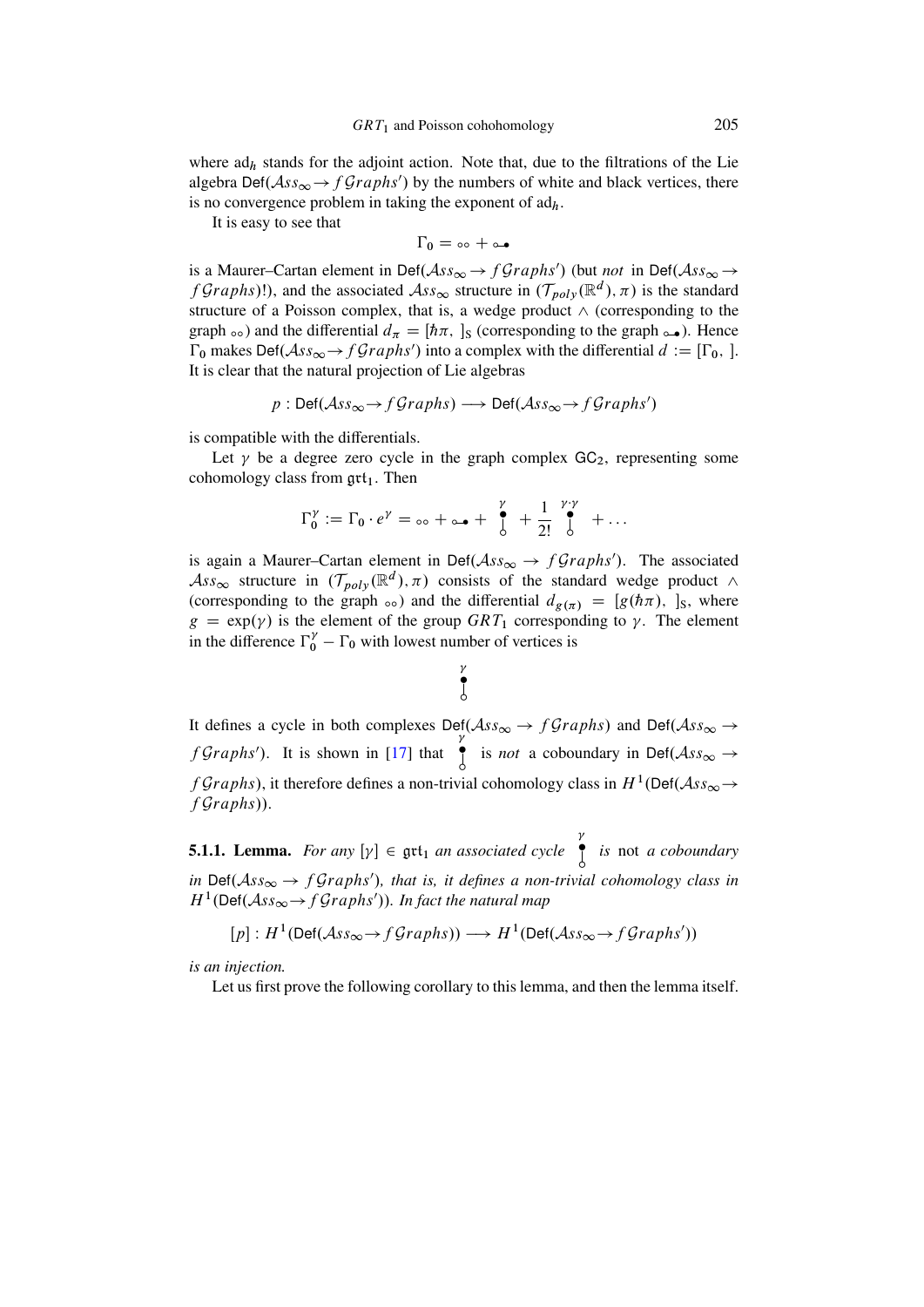**5.1.2. No-go theorem.** For any  $[\gamma] \in \text{gtt}_1$ , the Maurer–Cartan elements  $\Gamma_0$  and  $\Gamma_0^{\gamma}$ 0 are not gauge equivalent in the Lie algebra Def( $\mathcal{A}ss_{\infty} \rightarrow fGraphs'$ ). Equivalently, the universal  $\mathcal{A}ss_{\infty}$  structures in  $\mathcal{T}_{poly}(\mathbb{R}^d)[[\hbar]]$  corresponding to these elements *are not universally*  $\mathcal{A}ss_{\infty}$  *isomorphic.* 

*Proof.* Comparing the terms with the same number of black and white vertices in the equation

$$
\Gamma_0^{\gamma} = e^{\mathrm{ad}_h} \Gamma_0,
$$

we immediately see that

$$
\int_{0}^{\gamma} = [h', \circ \circ + \circ \bullet] = -dh'
$$

for some summand  $h'$  in  $h$ . This contradicts Lemma [5.1.1.](#page-20-0)

 $\Box$ 

To prove Lemma [5.1.1](#page-20-0) we need the following

<span id="page-21-0"></span>**5.1.3. Lemma.** For any  $[\gamma] \in \text{grt}_1$ , an associated cycle ı *in the complex*  $Def(Ass_{\infty} \rightarrow fGraphs)$  is cohomologous to an element  $\gamma_w$  which has no black *vertices.*

*Proof.* Let us represent the total differential  $\delta$  in Def $(Ass_{\infty} \rightarrow fGraphs)$  as a sum of two differentials (see [\(3.5\)](#page-12-1))

$$
\delta = \delta_{\infty} + \delta'.
$$

The cohomology of the complex  $(\text{Def}(\mathcal{A}ss_{\infty} \rightarrow \text{Graphs}), \delta')$  (which contains elements of the form  $\tilde{\bullet}$ and is a *direct* summand of the full complex  $(\text{Def}(\mathcal{A}ss_{\infty} \rightarrow$  $fGraphs), \delta'$  was computed in [\[9\]](#page-28-12) (see also Proposition 5 in [\[17\]](#page-29-1)). We need from that computation only the following fact: any  $\delta'$ -cocycle in Def $(Ass_{\infty} \rightarrow Graphs)$ which contains at least one black vertex is  $\delta'$ -exact. As

$$
\delta \int_{0}^{\gamma} = \delta_{\infty} \int_{0}^{\gamma} = 0,
$$

we conclude that  $\delta'$  $\int_{0}^{\gamma}$  = 0 and hence  $\int_{0}^{\gamma}$  $\int_{0}^{\infty}$  =  $-\delta' \gamma_0$  for some degree zero graph  $\gamma_0$ in Def $(Ass_{\infty} {\rightarrow} Graphs)$ ; in fact, it is easy to see that  $\gamma_0$  is  $\gamma$  with every black vertex labelled by, say, 1 made white (remember that  $\gamma$  is symmetrized over numerical labellings of vertices so that nothing depends on the choice of a particular label in this construction of  $\gamma$ <sub>o</sub>). We can, therefore, write,

$$
\int_{0}^{\gamma} = -(\delta_{\infty} + \delta')\gamma_{\circ} + \delta_{\infty}\gamma_{\circ}.
$$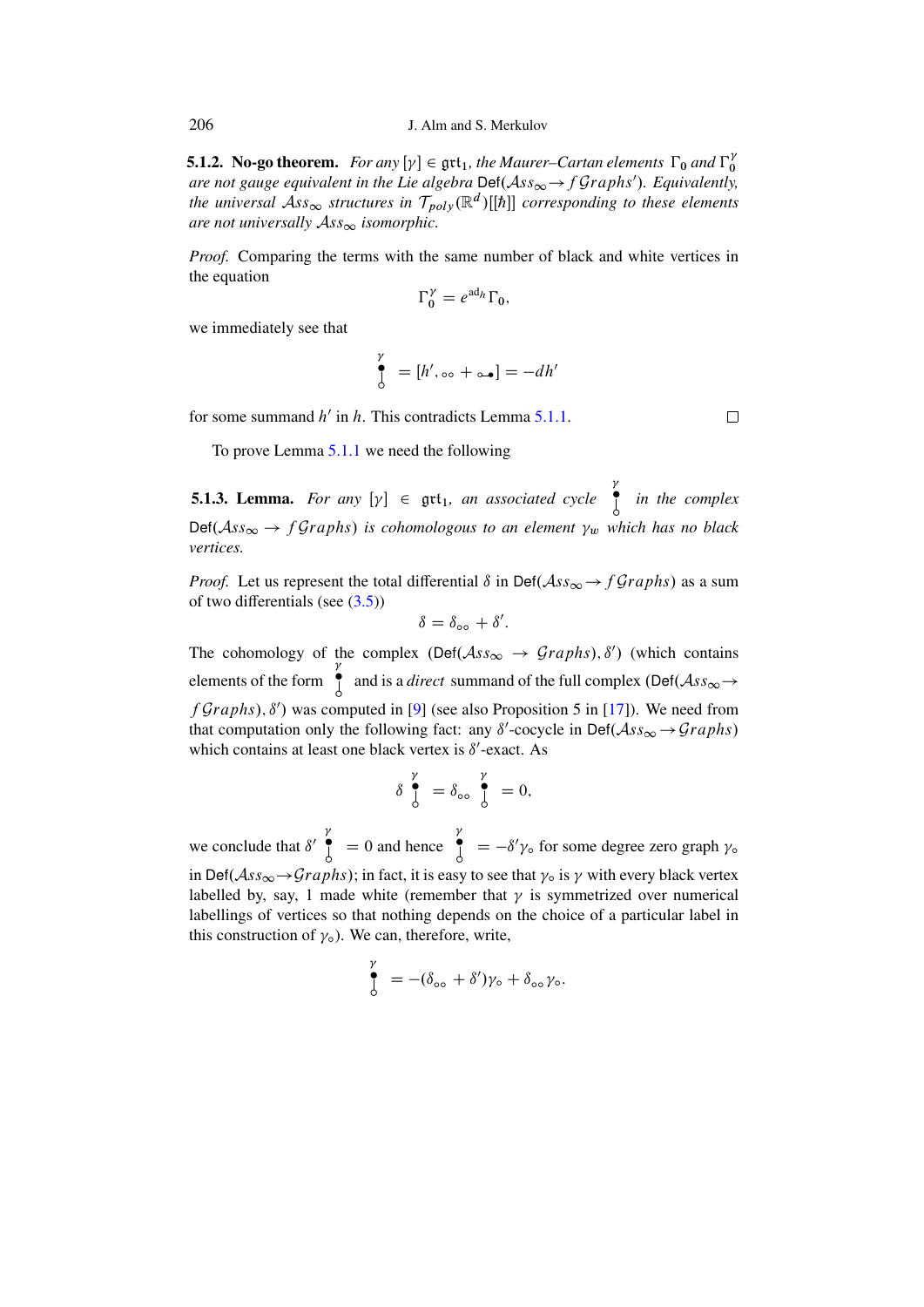If  $\delta_{\alpha}$   $\gamma$  contains black vertices, then again

$$
\delta \delta_{\infty} \gamma_{\infty} = \delta'(\delta_{\infty} \gamma_{\infty}) = 0 \quad \Rightarrow \quad \delta_{\infty} \gamma_{\infty} = -\delta' \gamma_{\infty}
$$

and hence

$$
\int_{0}^{\gamma} = -\delta(\gamma_0 + \gamma_{\infty}) + \delta_{\infty} \gamma_{\infty}.
$$

Continuing this process we finally obtain an equality

$$
\int_{0}^{\gamma} = -\delta(\gamma_{0} + \gamma_{\infty} + ... + \gamma_{\infty}^{max}) + \delta_{\infty} \gamma_{\infty}.
$$
 (5.1)

where  $\gamma_w := \delta_{\infty} \gamma_{\circ}^{max}$  has no black vertices.

 $\mathbb{R}^2$ 

*Proof of Lemma [5.1.1.](#page-20-0)* Since

$$
H^{1}(\text{Def}(\mathcal{A}ss_{\infty} \to f\mathcal{G}raphs)) = H^{1}(\text{Def}(\mathcal{A}ss_{\infty} \to \mathcal{G}raphs))
$$

and since Def( $\mathcal{A}ss_{\infty} \rightarrow Graphs'$ ) is a direct summand of Def( $\mathcal{A}ss_{\infty} \rightarrow fGraphs'$ ), it is enough to study the natural projection map

$$
p : \text{Def}(\mathcal{A}ss_{\infty} \to Graphs) \longrightarrow \text{Def}(\mathcal{A}ss_{\infty} \to Graphs').
$$

Consider the following *direct* summands,  $C$  and  $C'$ , of both complexes of the form

Ker  $d \bigcap$ {Subspace of graphs with no black vertices}

As the ideal used to construct the quotient operad  $Graphs'$  out of  $Graphs$  consists of graphs with at least two black vertices, we conclude that the map  $p$  sends  $C$ isomorphically to  $C'$ . Then Lemma [5.1.3](#page-21-0) (and its obvious analogue for the graph [\(3.7\)](#page-12-0)) implies the required result.  $\Box$ 

5.2. Quotient mapping cone. Let  $I_{\bullet\bullet}$  be the ideal in the operad  $Gra$  generated by the graph  $\frac{1}{2}$ , let  $\overline{\mathcal{G}ra'} := \overline{\mathcal{G}ra/I_{\bullet\bullet}}$ , and let

$$
\mathrm{GC}_2' := \mathsf{Def}\left(\mathcal{L}ie\{1\}_{\infty} \stackrel{0}{\rightarrow} \mathcal{G}ra'\right)
$$

be the deformation complex of the zero map (this is just a Lie algebra). There is an induced Willwacher map

$$
\mathfrak{W}': \mathsf{GC}_2' \longrightarrow \mathsf{Def}(\mathcal{A}\mathit{ss}_{\infty} \rightarrow \mathit{Graphs}')
$$

and hence an associated Lie algebra structure on the *quotient* mapping cone,

 $\textsf{Mac}(\mathfrak{W}') := \textsf{Def}(\mathcal{A}\mathit{ss}_{\infty} \rightarrow \mathcal{Graphs}') \oplus \textsf{GC}'_2.$ 

 $\Box$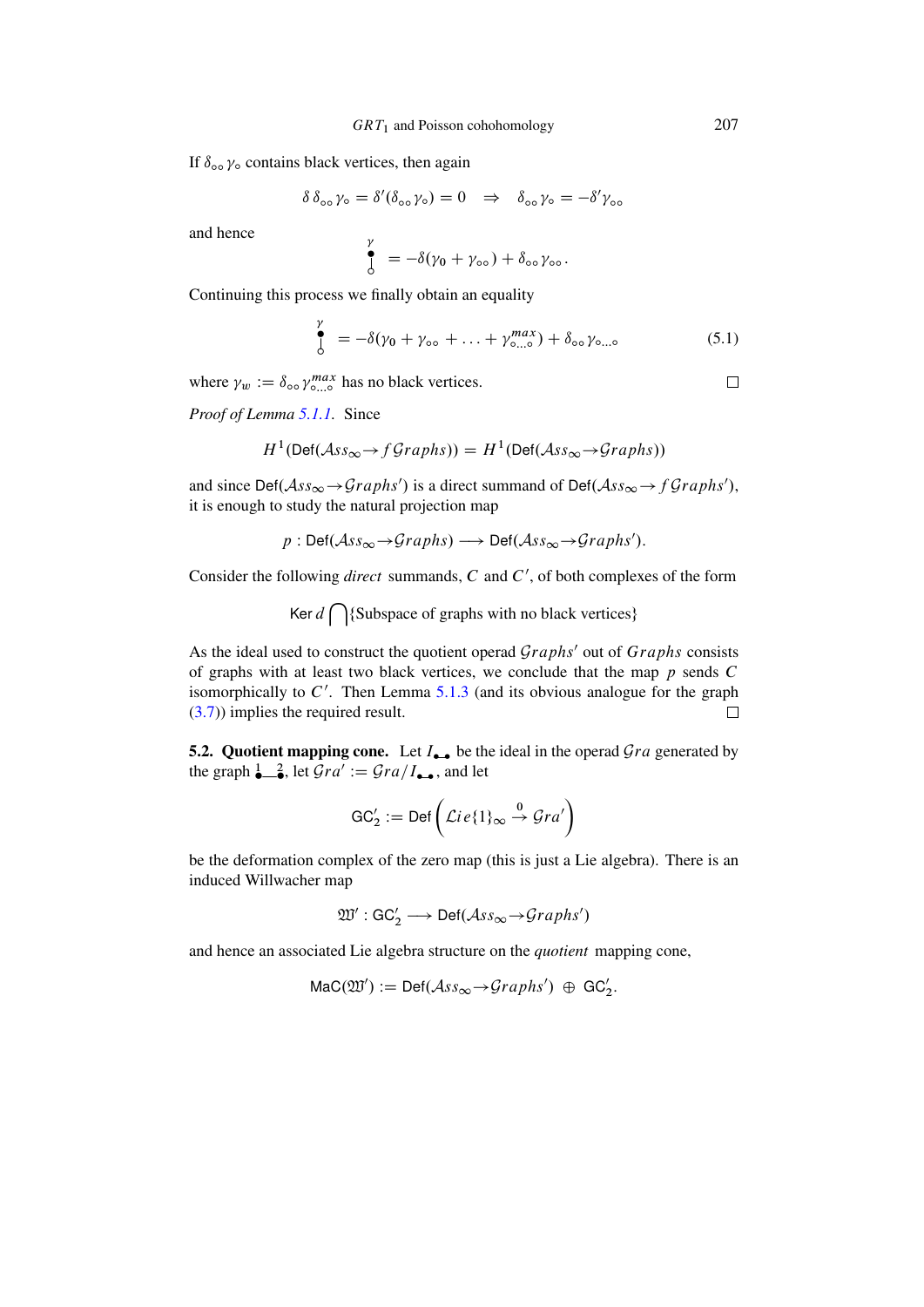There is a natural surjection of Lie algebras,

<span id="page-23-0"></span>
$$
S: \text{Mac}(\mathfrak{W}) \longrightarrow \text{Mac}(\mathfrak{W}'). \tag{5.2}
$$

For future reference we make an evident observation that our class of universal  $\mathcal{A}$ ss<sub>∞</sub> structures on polyvector fields can be identified with a class of Maurer-Cartan elements of the quotient mapping cone  $\text{Mac}(\mathfrak{W}')$  which have the form  $(\Gamma, 0)$  for some  $\Gamma \in \text{Def}(\mathcal{A}ss_{\infty} \rightarrow Graphs')$ .

## 6. Proof of the main theorem

**6.1.**  $nc\mathcal{G}_{\infty}$  isomorphisms of  $nc\mathcal{G}_{\infty}$  algebras. As the two-coloured operad  $Gra^{\circ\bullet}$ has a canonical representation in the space of polyvector fields  $\mathcal{T}_{nolv}(\mathbb{R}^d)$ , any morphism of operads

$$
F: nc\mathcal{G}_{\infty} \longrightarrow Gra^{\circ\bullet}
$$

induces a universal  $ncG_{\infty}$  structure in  $\mathcal{T}_{poly}(\mathbb{R}^d)$ . On the other hand, we proved in the previous section that there is a one-to-one correspondence between such morphisms  $F$  and degree 1 elements,

$$
\breve{\mathsf{A}}=(\Gamma,\gamma)
$$

in the Lie algebra MaC(20) = Def( $\mathcal{A}ss_{\infty} \rightarrow fGraphs$ )  $\oplus$  GC<sub>2</sub> satisfying the Maurer-Cartan condition

$$
[\mathbf{A}, \mathbf{A}] = ([\Gamma, \Gamma] + 2\Gamma \circ \gamma, [\gamma, \gamma]) = 0.
$$

Two universal  $ncG_{\infty}$  structures corresponding to Maurer-Cartan elements  $\tilde{A}$  and  $\tilde{A}'$ are  $ncG_{\infty}$ -isomorphic if and only if the Maurer-Cartan elements  $\tilde{A}$  and  $\tilde{A}'$  are gauge equivalent, that is,

<span id="page-23-1"></span>
$$
\breve{\mathsf{A}}' = e^{\text{ad}_{\mathsf{H}}} \breve{\mathsf{A}} \tag{6.1}
$$

for some degree zero element  $H = (H, h)$  in MaC(220).

6.2.  $nc\mathcal{G}_{\infty}$  structures versus  $\mathcal{A}_{SS_{\infty}}$  structures on (affine) Poisson manifolds. Let us denote by MC the set of all Maurer-Cartan elements in the Lie algebra MaC(20). By Theorem 4.2.1, any element  $\Gamma \in \mathcal{MC}$  is gauge equivalent either to  $(4.2)$  or to (4.3). Both these Maurer–Cartan elements belong to the subset  $\mathcal{MC}_{Ass}$ MC consisting of elements of the form  $(\Gamma, \rightarrow)$  for some  $\Gamma \in \text{Def}(\mathcal{A}ss_{\infty} \rightarrow$  $fGraphs$ ). As projection (5.2) sends such and element into a Maurer-Cartan element in MaC( $\mathfrak{W}'$ ) of the form  $(\Gamma, 0)$ , the subset  $\mathcal{MC}_{Ass} \subset \mathcal{MC}$  gives us universal  $\mathcal{A}ss_{\infty}$  structures on polyvector fields. We are interested now in the gauge transformations of the set  $MC$  which preserve the subset  $MC<sub>Ass</sub>$ , as such transformations can sometimes induce (via the surjection  $(5.2)$ )  $\mathcal{A}ss_{\infty}$  isomorphisms

208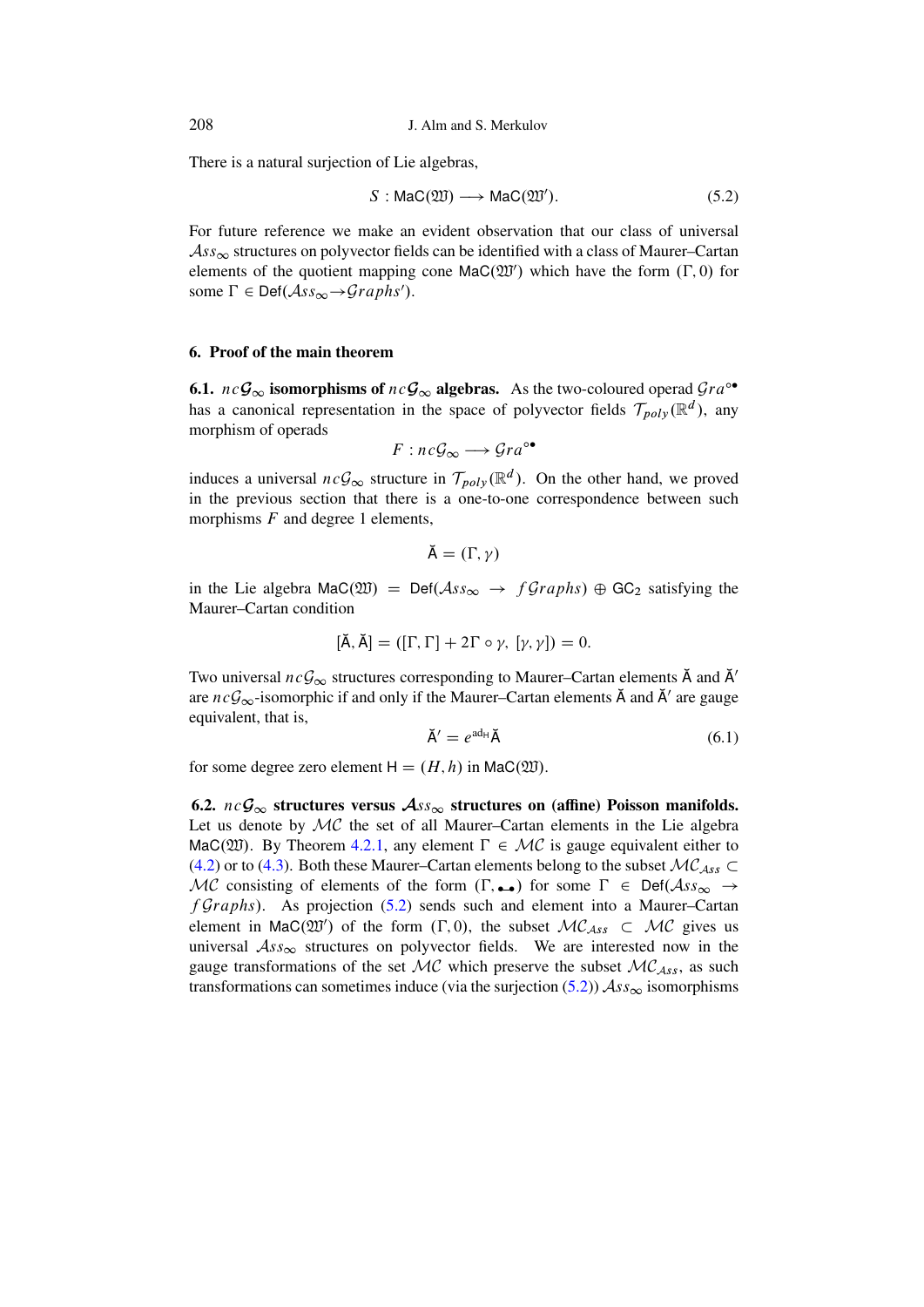of our class of universal  $\mathcal{A}ss_{\infty}$  structures on polyvector fields. It is clear that the gauge transformation [\(6.1\)](#page-23-1) associated to a degree zero element

$$
H = (H \in Def(\mathcal{A}ss_{\infty} \to f\mathcal{G}raphs), \quad h \in GC_2)
$$

preserves the subset  $MC_{Ass} \subset MC$  if and only if  $\delta_{\bullet \bullet} h = 0$ , i.e. if h is a cycle in the Kontsevich graph complex. In this case one has

$$
e^{ad_H}(\Gamma, \bullet \bullet) = \left(e^{ad_{(H \circ e^h)}}(\Gamma \circ (e^{-h})) + \dots, \bullet \bullet\right)
$$

where  $e^{ad_{(a\circ e^h)}}$  is computed with respect to the Lie bracket in Def $(Ass_{\infty} \rightarrow Graphs)$ and, for an element  $A \in \text{Def}(\mathcal{A}ss_{\infty} \rightarrow Graphs)$  and an element  $\gamma \in \text{GC}_2$  we set

$$
A \circ (e^{\gamma}) := \sum_{n=0}^{\infty} \frac{1}{n!} (\dots ((A \circ \gamma) \circ \gamma) \dots \circ \gamma) \in \text{Def}(\mathcal{A}ss_{\infty} \to f\mathcal{G}raphs)
$$

It is clear from these formulae that gauge transformations of the set  $MC<sub>Ass</sub>$ associated with degree zero elements in  $\text{Mac}(\mathfrak{W})$  of the form

$$
\mathsf{H}=(H,0)
$$

will induce — via the projection[\(5.2\)](#page-23-0)) —  $\mathcal{A}ss_{\infty}$  isomorphisms of  $\mathcal{A}ss_{\infty}$  structures associated to elements of  $\mathcal{MC}_{Ass.}$ 

**6.3.** A naive action of  $GRT_1$  on  $MC_{Ass.}$  For any  $[\gamma] \in \text{grt}_1$  an associated degree zero element  $H_v = (0, \gamma) \in \text{Mac}(\mathfrak{W})$  gives us a gauge transformation of MC which preserves the subset  $\mathcal{MC}_{Ass}$ . For example, in the case of the standard Gerstenhaber algebra structure [\(4.2\)](#page-17-0) one has

<span id="page-24-0"></span>
$$
\tilde{A}_0{}^{\gamma} := e^{ad_{H\gamma}} \tilde{A}_0 = \begin{pmatrix} g \\ \circ \circ + \circ^g, & \bullet \bullet \\ \circ & \bullet \end{pmatrix} \tag{6.2}
$$

where  $g = \exp(-\gamma) \in GRT_1$ . The associated (via the projection [\(5.2\)](#page-23-0))  $\mathcal{A}ss_{\infty}$ structure on polyvector fields is precisely the standard differential Gerstenhaber algebra structure in which the differential is twisted by the action of  $g$  on the Poisson structure (see Main Theorem in the introduction).

To construct a less naive action of  $GRT_1$  on  $MC_{Ass}$  we need some technical preparations.

**6.4. Splitting of the Lie algebra**  $\text{Mac}(\mathfrak{W})$ **.** The natural epimorphism of differential Lie algebras,

$$
\text{Mac}(\mathfrak{W}) \longrightarrow \text{GC}_2,
$$

has a section in the category of *non*-differential Lie algebras given explicitly in the following proposition.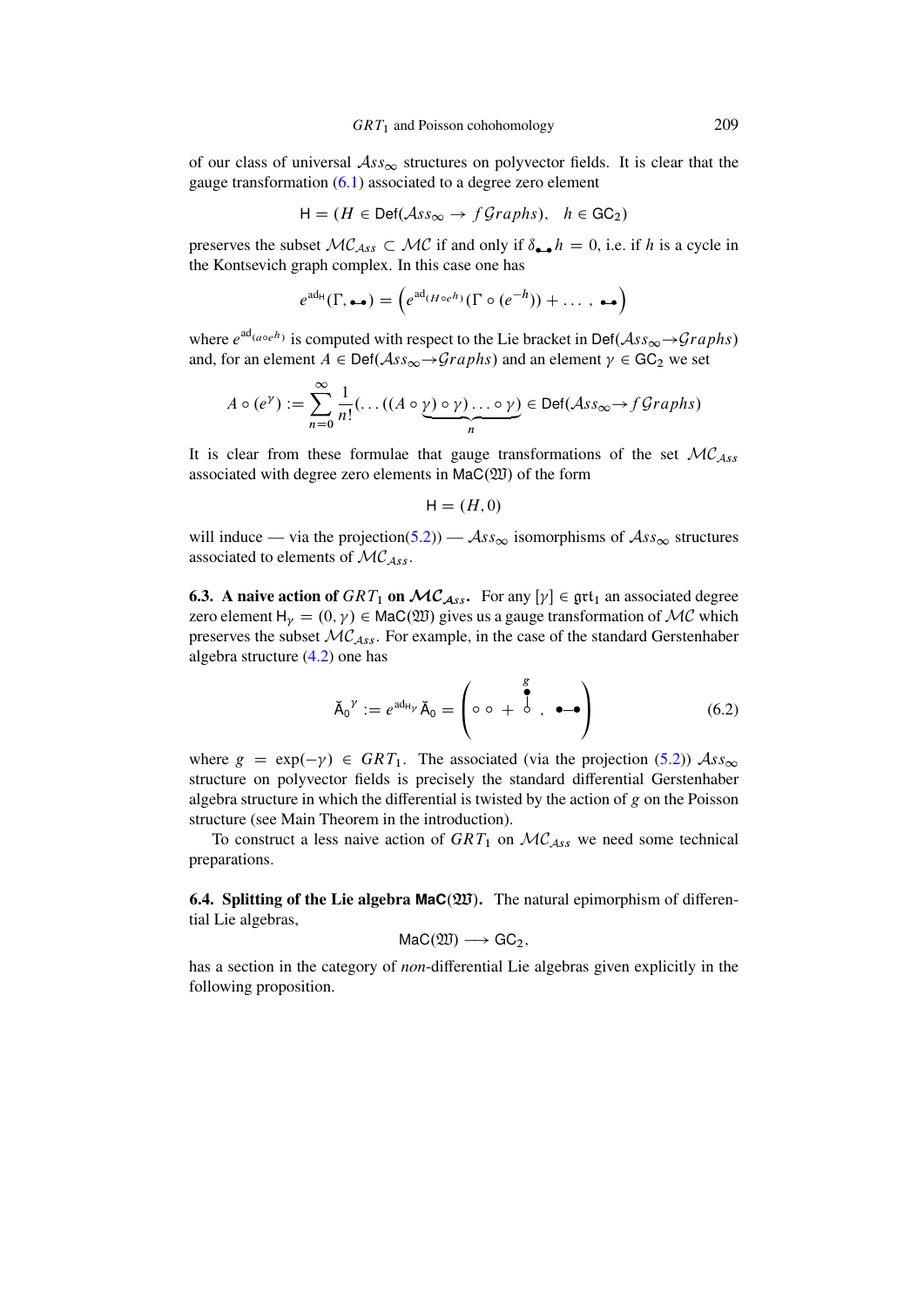**Proposition 6.4.1.** There is a morphism of Lie algebras  $s : GC_2 \rightarrow \text{Mac}(\mathfrak{W})$  given  $by$ 

$$
s: GC_2 \longrightarrow Def(\mathcal{A}ss_{\infty} \rightarrow fGraphs) \oplus GC_2
$$
  

$$
\gamma \longrightarrow (\gamma_{\circ}, \gamma)
$$

where

$$
\gamma_{\circ} := \sum_{v \in V(\gamma)} \gamma_{v \to \circ}
$$

and  $\gamma_{v\rightarrow\infty}$  stands for the graph  $\gamma$  whose (black) vertex v is made white .

*Proof.* Denoting  $\varepsilon := |\gamma_1||\gamma_2|$ , we have

$$
s([y_1, y_2]) = \left(\sum_{v \in V([y_1, y_2])} [y_1, y_2]_{v \to o} , [y_1, y_2] \right)
$$
  
\n
$$
= \left(\sum_{w \in V(y_1)} \left(\sum_{v \in V(y_2)} y_1 \circ_w (y_2)_{v \to o} + \sum_{v \in \{V(y_1)\} \setminus w\}} (y_1)_{v \to o} \circ_w y_2 \right) - (-1)^{\varepsilon} (1 \leftrightarrow 2), [y_1, y_2] \right)
$$
  
\n
$$
= \left(\sum_{\substack{w \in V(y_1) \\ v \in V(y_2)}} y_1 \circ_w (y_2)_{v \to o} - (-1)^{\varepsilon} \sum_{\substack{w \in V(y_2) \\ v \in V(y_1)}} y_2 \circ_w (y_1)_{v \to o} + (y_1)_{o} \circ y_2
$$
  
\n
$$
- (-1)^{\varepsilon} (y_2)_{o} \circ y_1 , [y_1, y_2] \right)
$$
  
\n
$$
= ([y_1)_{o}, (y_2)_{o}] + (y_1)_{o} \circ y_2 - (-1)^{\varepsilon} (y_2)_{o} \circ y_1 , [y_1, y_2])
$$
  
\n
$$
= [s(y_1), s(y_2)].
$$

 $\Box$ 

# Corollary 6.4.2. There is an isomorphism of Lie algebras

$$
\begin{array}{rcl}\n\mathfrak{s}: & \text{Mac}(\mathfrak{W}) & \longrightarrow & \text{Def}(\mathcal{A}ss_{\infty} \rightarrow Graphs) \oplus \text{GC}_2 \\
(a, \gamma) & \longrightarrow & (a - \gamma_{\circ}, \gamma).\n\end{array}
$$

and hence an isomorphism of gauge groups,

$$
e^{\text{Mac}(\mathfrak{W})^0} \simeq e^{\text{Def}(Ass_{\infty} \rightarrow fGraphs)^0} \times e^{\text{GC}_2^0}.
$$

210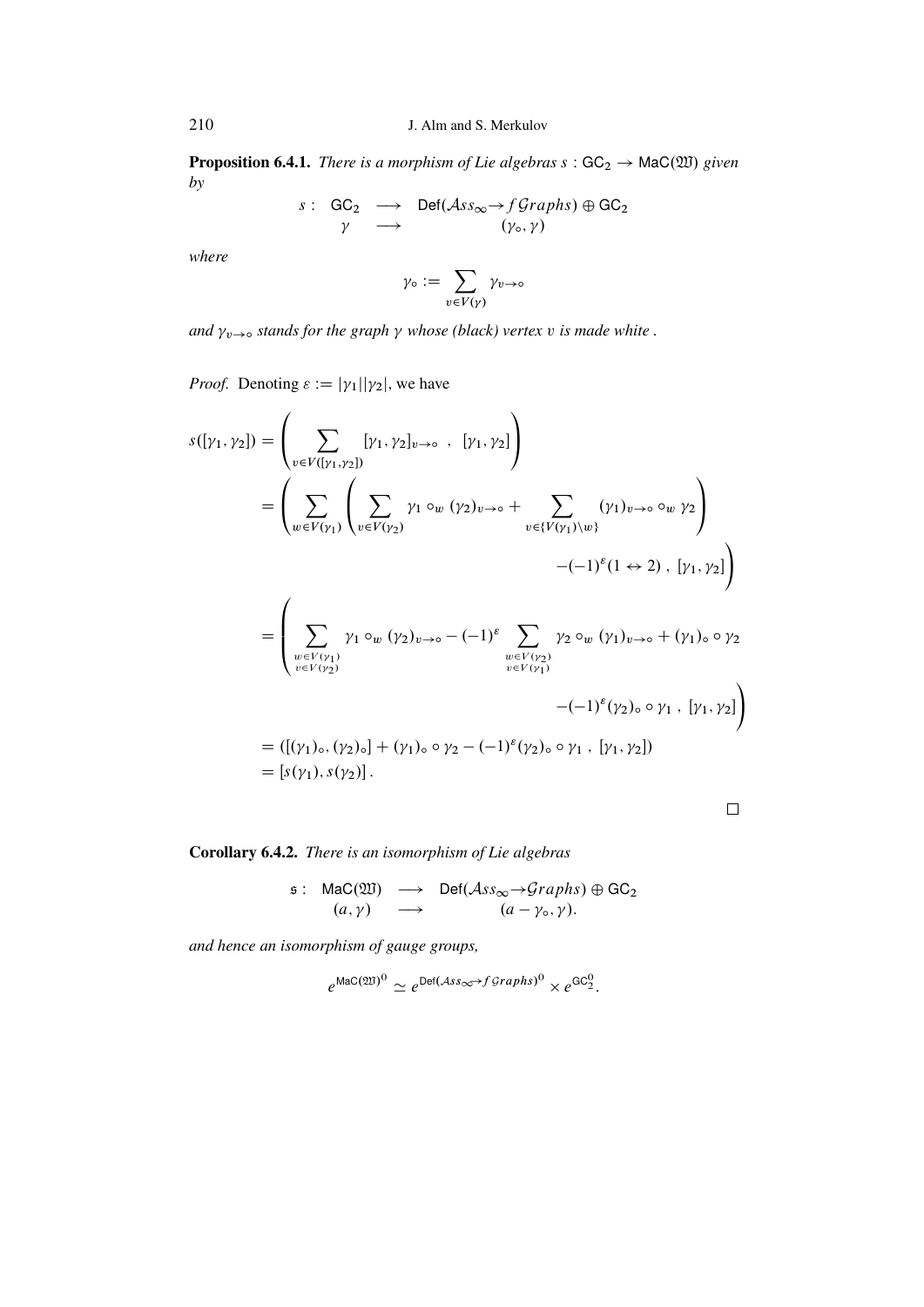Consider now an action of  $GRT_1$  on  $\Gamma_0 \in \mathcal{MC}_{Ass}$  via the morphism  $\mathfrak{s}$ ,

$$
e^{ad_{\mathfrak{s}(\gamma)}}\tilde{A}_{0} = \begin{pmatrix} \circ & \circ + \circ + \left[\gamma_{\circ}, \circ \circ + \circ\right] + \gamma_{\circ} \circ \bullet - \circ \circ \gamma + \mathcal{O}(\gamma^{2}) , & \bullet - \bullet \end{pmatrix}
$$

$$
= \begin{pmatrix} \circ & \circ + \circ - \delta_{\circ} \circ \gamma_{\circ} + \circ - \circ + \mathcal{O}(\gamma^{2}) , & \bullet - \bullet \end{pmatrix}
$$

$$
= \begin{pmatrix} \circ & \circ + \circ - \delta_{\circ} \circ \gamma_{\circ} + \mathcal{O}(\gamma^{2}) , & \bullet - \bullet \end{pmatrix}
$$

As terms of the form  $\frac{1}{2}$  cancel out, the  $\mathcal{A}_{ss\infty}$  structure on polyvector fields corresponding to  $e^{ad_{\mathfrak{s}}(\gamma)}$   $\check{A}_0$  has the differential,  $\dot{\phi}$ , unchanged by the action of  $GRT_1$ at the price of adding higher homotopies to the standard wedge product. This rather unusual universal  $\mathcal{A}ss_{\infty}$  structure is  $\mathcal{A}ss_{\infty}$  isomorphic to the naive  $GRT_1$ deformation [\(6.2\)](#page-24-0) since

 $\gamma$  $\zeta$ 

$$
e^{ad_{\mathfrak{s}}(\gamma)}\breve{\mathsf{A}}_0 = e^{ad_{\mathfrak{s}}(\gamma)}e^{-ad_{\mathsf{H}\gamma}}\breve{\mathsf{A}}_0^{\gamma}
$$

and  $e^{ad_{\mathfrak{s}}(\gamma)}e^{-ad_{\mathfrak{h}}\gamma}$  is of the form  $e^{ad_{\mathfrak{h}}}$  for some  $H = (H \in Def(\mathcal{A}ss_{\infty} \rightarrow$  $fGraphs$ , 0). However this fact does not prove our Main Theorem as the multiplication operation in the  $\mathcal{A}ss_{\infty}$  algebra corresponding to  $e^{ad_{\mathfrak{s}}(\gamma)}\tilde{A}_0$  is given by the graph

$$
\circ \circ - \delta_{\circ \circ} \gamma_{\circ} + \mathcal{O}(\gamma^2)
$$

and hence is *not* equal to the standard wedge product. However it is now clear how to achieve a  $GRT_1$  deformation of the standard dg algebra structure on polyvector fields in such a way that the differential and the wedge product stay unchanged. In the notations of Lemma [5.1.3,](#page-21-0) consider a degree zero map, given by

$$
\hat{\mathfrak{s}}: \begin{array}{ccc} \hat{\mathfrak{s}}: & \hat{\mathsf{GC}}_2 \longrightarrow & \mathsf{Def}(\mathcal{A}ss_{\infty} \rightarrow f\mathcal{G}raphs) \oplus \mathsf{GC}_2 \\ \gamma & \longrightarrow & (\gamma_{\circ} + \gamma_{\circ\circ} + \ldots + \gamma_{\circ\ldots\circ}^{max}, \gamma). \end{array}
$$

Then, for  $\gamma$  a cycle in GC<sub>2</sub> representing some cohomology class  $[\gamma] \in \text{grt}_1$ , we have

<span id="page-26-0"></span>
$$
e^{ad_{\hat{\mathfrak{s}}(\gamma)}}\check{\mathsf{A}}_0 = \left(\circ \circ + \overset{\bullet}{\circ} - \delta_{\circ \circ} \gamma_{\circ} + \mathcal{O}(\gamma^2) \ , \ \bullet \to \right) \tag{6.3}
$$

so that the first corrections to the standard wedge multiplication,  $\infty$ , in polyvector fields is given by the following graph

$$
\circ \circ - \delta_{\circ \circ} \gamma_{\circ \dots \circ}^{max} + \mathcal{O}(\gamma^2)
$$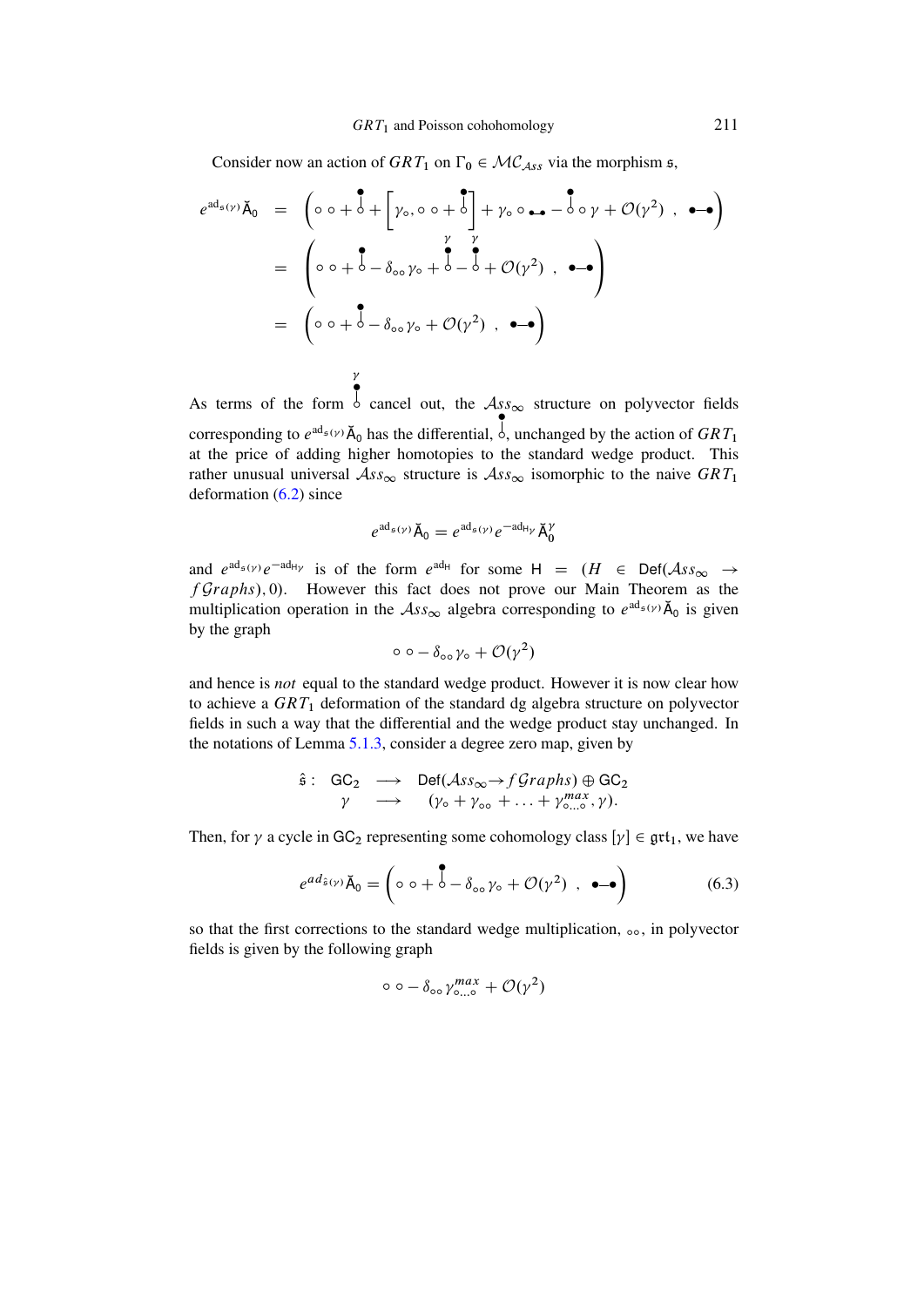As  $\gamma_{\circ}^{max}$  has at least four white vertices, we conclude that the universal  $\mathcal{A}ss_{\infty}$ structure corresponding to  $e^{ad_{\hat{\mathfrak{s}}(\gamma)}}\tilde{A}_0$  has operations  $\mu_1$  and  $\mu_2$  unchanged at the price of non-trivial higher homotopy operations  $\mu_{\bullet>4} \neq 0$ . We have

$$
e^{\mathrm{ad}_{\hat{\mathfrak{s}}}(\gamma)}\check{\mathsf{A}}_0 = e^{\mathrm{ad}_{\hat{\mathfrak{s}}}(\gamma)}e^{-\mathrm{ad}_{\mathsf{H}\gamma}}\check{\mathsf{A}}_0^{\gamma} = e^{-\mathrm{ad}_{(H,0)}}\check{\mathsf{A}}_0^{\gamma}
$$

for some  $H \in Def(\mathcal{A}ss_{\infty} \rightarrow f\mathcal{G}raphs)$ . Thus the universal  $\mathcal{A}ss_{\infty}$  structures corresponding to Maurer-Cartan elements (6.2) and (6.3) are  $\mathcal{A}ss_{\infty}$  isomorphic. This proves our Main Theorem for the case  $M = \mathbb{R}^d$ , the affine space.

**6.4.1. Globalization to any Poisson manifold.** Let  $M$  be a finite-dimensional smooth manifold. A torsion-free affine connection on  $M$  defines an isomorphism of sheaves of algebras between the sheaf of jets of functions,  $J^{\infty}C_M^{\infty}$ , and the completed symmetric bundle  $\hat{S}(T_M^*)$  of the cotangent bundle. Similarly, the sheaf of jets of polyvector fields,  $J^{\infty}(S(T_M[-1]))$ , becomes isomorphic to the sheaf  $\mathfrak{T} := \hat{S}(T_M^* \oplus T_M[-1])$ . The canonical jet bundle connection defines, via this isomorphism, a Maurer-Cartan element  $B \in \Omega(M, \mathfrak{T})$  of the dg Lie algebra of differential forms on M with values in  $\Sigma$ . Taking jets (with respect to the affine connection) is a quasi-isomorphism

$$
j: (\mathcal{T}_{poly}(M), \wedge, [,],S) \hookrightarrow (\Omega(M, \mathfrak{T}), d_{dR} + [B, ],S, \wedge, [,],S)
$$

of Gerstenhaber algebras. The space on the right was used, e.g., in [2], to globalize Kontsevich's formality morphism. The action of degree 0 cocycles of Kontsevich's graph complex GC<sub>2</sub> by  $\mathcal{L}ie_{\infty}$ -derivations of the polyvector fields on affine  $\mathbb{R}^d$  defines (essentially, because of equivariance with respect to linear coordinate changes)  $\mathcal{L}ie_{\infty}$ -derivations of the dg Lie algebra  $(\Omega(M, \mathfrak{T}), d_{dR}, [ , ]_{S}).$ Let now  $\pi$  be a Poisson bivector on M. The jet  $j(\pi)$  is then a Maurer-Cartan element of  $\Omega(M, \mathfrak{T})$  and, because  $\mathcal{L}ie_{\infty}$  morphisms can be twisted by Maurer-Cartan elements, any degree 0 graph cocycle  $\gamma$  will define a  $\mathcal{L}ie_{\infty}$  morphism

$$
e^{\gamma}: (\Omega(M, \mathfrak{T}), d_{dR} + [j(\pi) + B, ]_S, [, ]_S)
$$
  

$$
\rightarrow (\Omega(M, \mathfrak{T}), d_{dR} + [\gamma(j(\pi) + B), ]_S, [, ]_S).
$$

Define  $\delta := d_{dR} + [B, ]_S$ . Because  $\gamma(j(\pi) + B) = j(\gamma(\pi)) + B$ , the  $\gamma$  on the right referring to the globalized automorphism of polyvector fields on  $M$  (see [2] for the arguments), the above is a morphism

$$
(\Omega(M,\mathfrak{T}),\delta+d_{i(\pi)},[,]_S)\to (\Omega(M,\mathfrak{T}),\delta+d_{i(\gamma(\pi))},[,]_S).
$$

Our formula for the morphism of associative Poisson cohomology algebras defines a morphism of associative algebras

$$
F^{\gamma}: H((\Omega(M,\mathfrak{T}),\delta,\wedge),d_{j(\pi)})\rightarrow H((\Omega(M,\mathfrak{T}),\delta,\wedge),d_{j(\gamma(\pi))}).
$$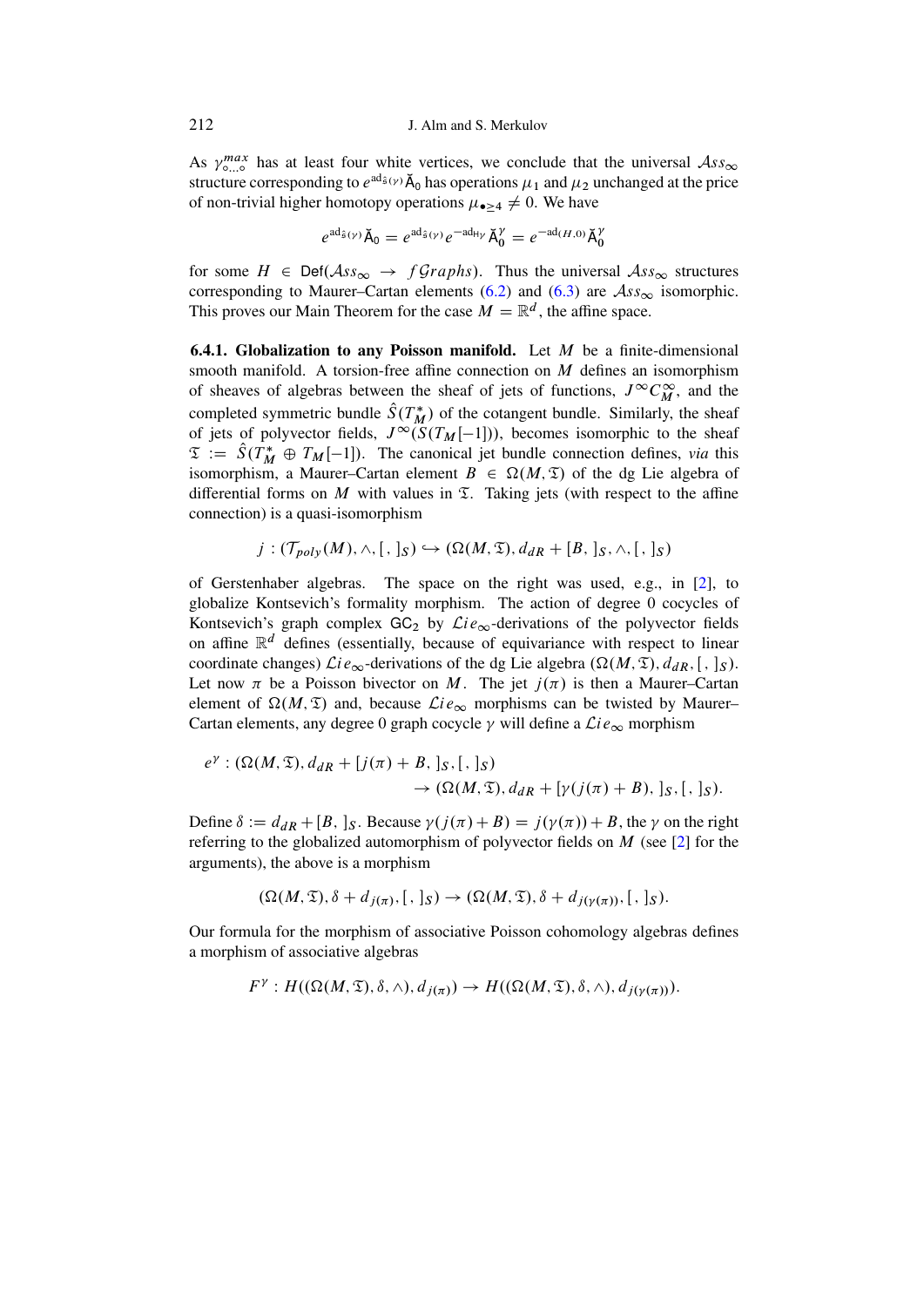Since taking jets is a quasi-isomorphism of associative algebras,

$$
(\mathcal{T}_{poly}(M), d_{\pi}, \wedge) \to (\Omega(M, \mathfrak{T}), \delta + d_{j(\pi)}, \wedge, ),
$$

this shows that the morphism  $F^{\gamma}$  globalizes.

# References

- <span id="page-28-3"></span>[1] J. Alm, *Two-colored noncommmutative gerstenhaber formality and infinity Duflo isomorphism*, preprint, [arXiv:1104.2194,](http://arxiv.org/abs/1104.2194) 2011.
- <span id="page-28-13"></span>[2] V. Dolgushev, *Covariant and Equivariant Formality Theorems*, Adv. Math., Vol. 191, 1 (2005) 147–177. [Zbl 1116.53065](https://zbmath.org/?q=an:1116.53065) [MR 2102846](http://www.ams.org/mathscinet-getitem?mr=MR2102846)
- <span id="page-28-8"></span>[3] M. Flato, M. Gerstenhaber and A.A. Voronov, *Cohomology and Deformation of Leibniz pairs*, Lett. Math. Phys. 34 (1995) 77–90. [Zbl 0844.17015](https://zbmath.org/?q=an:0844.17015) [MR 1334037](http://www.ams.org/mathscinet-getitem?mr=MR1334037)
- <span id="page-28-7"></span>[4] E. Hoefel and M. Livernet, *Open-Closed Homotopy Algebras and Strong Homotopy Leibniz Pairs Through Koszul Operad Theory*, Lett. Math. Phys. 101 (2012), no. 2, 195– 222. [Zbl 1276.18017](https://zbmath.org/?q=an:1276.18017) [MR 2947961](http://www.ams.org/mathscinet-getitem?mr=MR2947961)
- <span id="page-28-6"></span>[5] T. Kajiura and J. Stasheff, *Homotopy algebras inspired by classical open-closed string field theory*, Commun. Math. Phys. 263 (2006), 553–581. [Zbl 1125.18012](https://zbmath.org/?q=an:1125.18012) [MR 2211816](http://www.ams.org/mathscinet-getitem?mr=MR2211816)
- <span id="page-28-10"></span>[6] M. Kontsevich, *Formality Conjecture*, D. Sternheimer et al. (eds.), Deformation Theory and Symplectic Geometry, Kluwer 1997, 139–156. [Zbl 1149.53325](https://zbmath.org/?q=an:1149.53325) [MR 1480721](http://www.ams.org/mathscinet-getitem?mr=MR1480721)
- <span id="page-28-4"></span>[7] M. Kontsevich, *Deformation quantization of Poisson manifolds*, Lett. Math. Phys. 66 (2003), 157–216. [Zbl 1058.53065](https://zbmath.org/?q=an:1058.53065) [MR 2062626](http://www.ams.org/mathscinet-getitem?mr=MR2062626)
- <span id="page-28-2"></span>[8] M. Kontsevich, *Operads and motives in deformation quantization*, Lett. Math. Phys. 48(1) (1999), 35–72. [Zbl 0945.18008](https://zbmath.org/?q=an:0945.18008) [MR 1718044](http://www.ams.org/mathscinet-getitem?mr=MR1718044)
- <span id="page-28-12"></span>[9] P. Lambrechts and I. Volic, *Formality of the little* N*-disks operads*, [arxiv:0808.0457,](http://arxiv.org/abs/0808.0457) 2008.
- <span id="page-28-9"></span>[10] S.A. Merkulov, *Operads, deformation theory and* F *-manifolds*. In: Frobenius manifolds (Festschrift for Yu.I. Manin), 213–251, Aspects Math., E36, Vieweg, Wiesbaden, 2004. [Zbl 1075.53094](https://zbmath.org/?q=an:1075.53094) [MR 2115772](http://www.ams.org/mathscinet-getitem?mr=MR2115772)
- <span id="page-28-0"></span>[11] S.A. Merkulov, *Exotic automorphisms of the Schouten algebra of polyvector fields*, preprint, [arXiv:0809.2385,](http://arxiv.org/abs/0809.2385) 2012.
- <span id="page-28-5"></span>[12] S.A. Merkulov, *Operads, configuration spaces and quantization*. In: "Proceedings of Poisson 2010, Rio de Janeiro", Bull. Braz. Math. Soc., New Series 42(4) (2011), 683– 781. [Zbl 1267.53097](https://zbmath.org/?q=an:1267.53097) [MR 2861784](http://www.ams.org/mathscinet-getitem?mr=MR2861784)
- <span id="page-28-1"></span>[13] S.A. Merkulov, *Exotic automorphisms of the Schouten algebra of polyvector fields and deformation quantization*, to appear.
- <span id="page-28-11"></span>[14] S.A. Merkulov and B. Vallette, *Deformation theory of representations of prop(erad)s I* & *II*, Journal für die reine und angewandte Mathematik (Qrelle) 634, 51–106, & 636, 123–174 (2009) I. [Zbl 1187.18006](https://zbmath.org/?q=an:1187.18006) [MR 2560406](http://www.ams.org/mathscinet-getitem?mr=MR2560406) II. [Zbl 1191.18003](https://zbmath.org/?q=an:1191.18003) [MR 2572248](http://www.ams.org/mathscinet-getitem?mr=MR2572248)